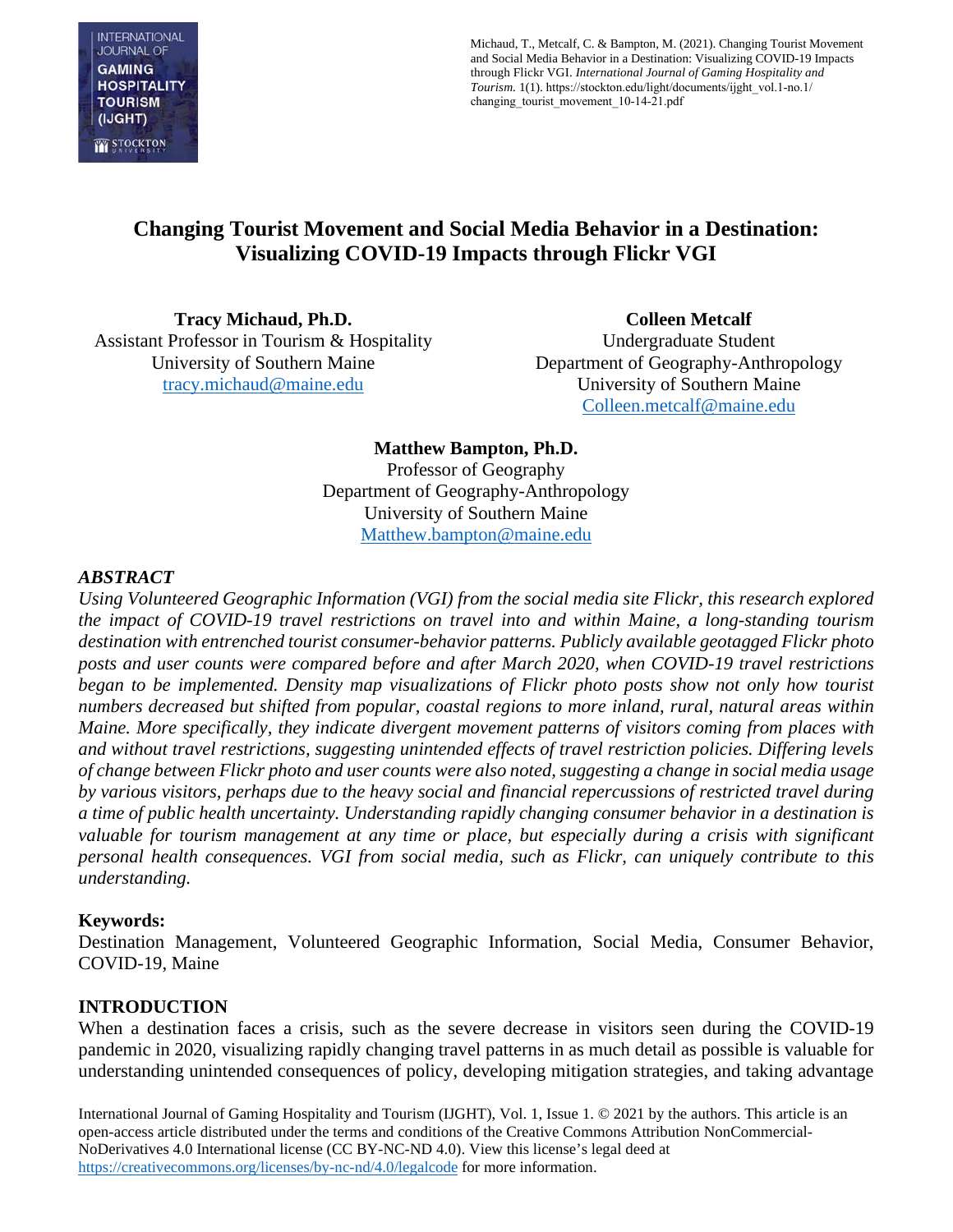of opportunities, in order to increase resilience and support revitalization efforts (Wang & Ye, 2017). Without cumbersome, time consuming, and expensive methods such as survey, questionnaires, or access to sales and high-cost cell phone data, it is hard for many tourism managers and businesses, especially those in rural or emerging destinations, to immediately extrapolate who exactly is traveling to the destination and what they are doing once there (Hadwen & Arthington, 2007; Torniai et al., 2007, Wood et al., 2013). Additionally, if travel restrictions or other mitigation policies are in place for health and safety reasons, it is vital to know if they are having the intended outcomes. Data that can be easily accessed in real time without human contact, such as from social media, can help with this work (Wang & Ye, 2017; Wood et al., 2013).

Tourism researchers are increasingly incorporating publicly available Volunteered Geographic Information (VGI) into their analysis (Hadwen & Arthington, 2007; Torniai et al., 2007) as it produces large amounts of data that can detail human activity in new ways. VGI from the photo sharing site Flickr in particular, has been building a base of literature due to its usefulness to tourism managers in representing tourist movement patterns and consumer social behavior (Beeco & Brown, 2013; Beeco et al., 2013; Riungu et al., 2019, Runge et al., 2020). When Flickr photo activity is used as a proxy for tourist activity, it forms a connection to space and place, which informs broader social theories of geography and tourism. This connection makes Flickr VGI useful and appropriate for this research.

The research question undertaken was if and how the COVID-19 pandemic changed travel patterns and tourist behavior within a destination? Specifically, the impact of COVID-19 travel restrictions on the behavior of differing groups of visitors into and within Maine, USA, was analyzed by comparing and visualizing VGI from the social media photo-sharing site Flickr. Flickr photo and user counts in Maine were assessed before and after March 2020, when various COVID-19 travel restrictions began, in order to gain insight and understand impacts on tourist consumer behavior and Maine communities.

# **LITERATURE REVIEW**

# **Social Theory, Geography of Tourism, and VGI**

Social theory as it relates to geography focuses on the relationships between space and society and is part of the foundation of human geography (Warf, 2015). Since geographic social theories have long prescribed human value and meaning to spatial patterns (Tuan, 1977) it is a lens that much research in tourism has taken, as travel is an inherently social activity that takes place in distinct spaces (Urry, 1990). Through time, this theoretical perspective has become important to the management of both urban and natural destinations due to the recognition that tourism can create and shape the value and meaning of a place for locals and visitors (Larsen, 2006; Urry, 1990). The geography of tourism discipline grew from this work and evolved to answer social science questions on how human behavior is affected by and affects the landscape on which tourism takes place (Williams & Lew, 2014).

For the past decade, social computing data has become an increasingly useful source of information about human behavior (Yan et al., 2020). One subset of this, geo-locational metadata, is part of a larger category of Volunteered Geographic Information. VGI describes the "engagement of large numbers of private citizens, often with little in the way of formal qualifications, in the creation of geographic information" (Goodchild, 2007, p. 212). In 2007, Goodchild stated that this novel phenomenon was driven in part by open resources such as Wikimapia and OpenStreetMap which invited interested users to help develop content not otherwise available online, representing "a dramatic innovation that will certainly have profound impacts on geographic information systems" (p. 212). At that time, he observed commercial services, such as Flickr, allowing users to tag uploaded photographs with latitude and longitude locations and noted the potential utility of this data to explore spatial patterns of social activity.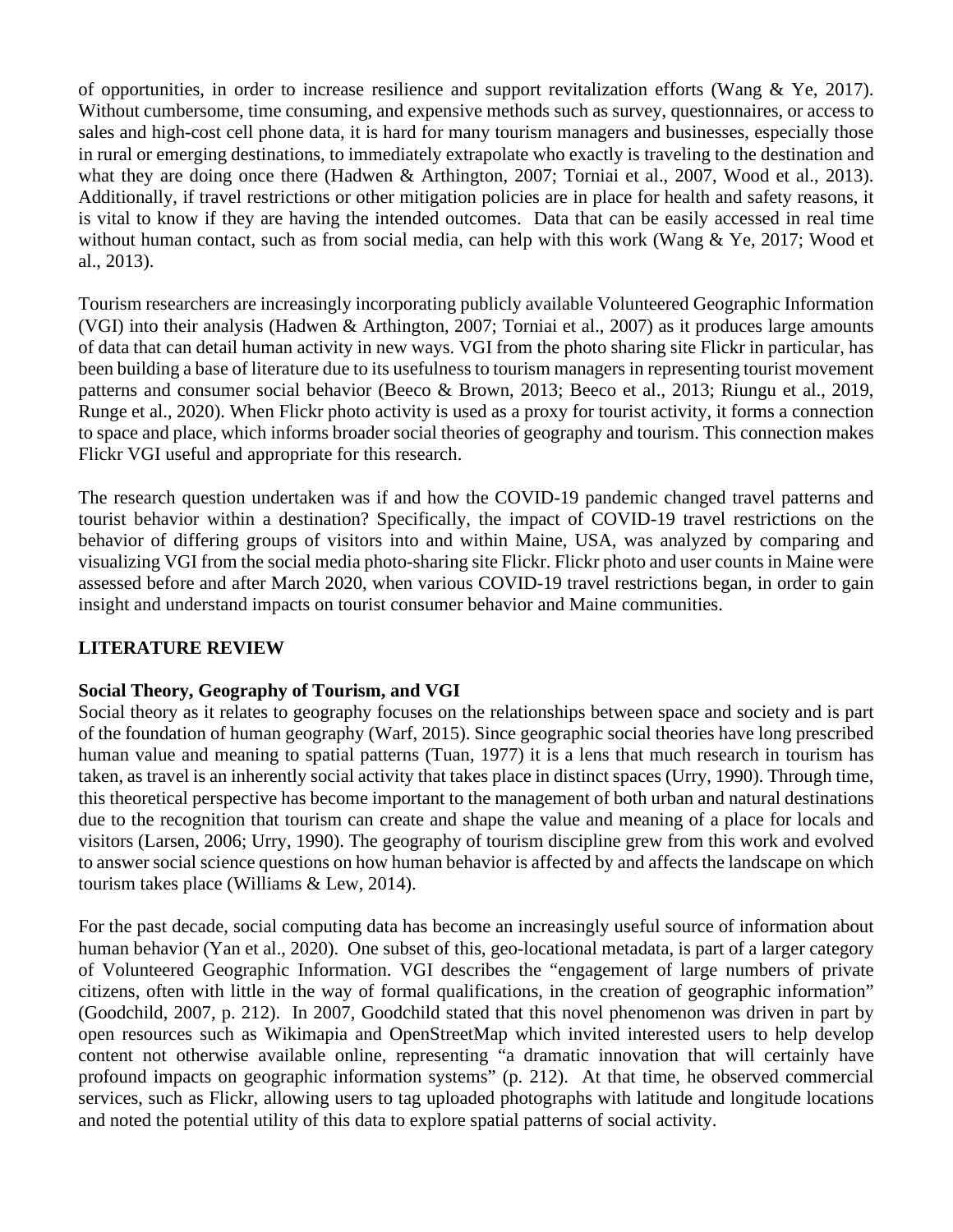Goodchild's original analysis seems prescient as the amount of available VGI has exponentially increased. The variety of questions to which VGI has been applied and the ingenuity of research methods has likewise expanded at a rapid pace (Bugs et al., 2010; Ding & Hongchao, 2019; Elwood et al., 2013; Flanagin & Metzger, 2008; Li et al., 2018; Liu et al., 2018). In a recent review paper, Yan et al. (2020) report that a selection of 26 peer-reviewed international geospatial journals yielded 346 VGI-related papers since the term was first introduced. They note several social media sites that have become valuable sources of VGI, in particular, Twitter and Flickr both provide data-rich location-based images and text. Owuor & Hochmair (2020) also discuss the relative merits of social media sites most commonly used in VGI research: Twitter, Facebook, Flickr, Foursquare, YouTube, LinkedIn, and Yelp. As VGI offers detailed views and perspectives on an array of research on human interaction through real time occurrences and encounters with each other and the environment, this has benefited tourism management. Geo-visualizations of photos taken by tourists have been applied in urban settings with numerous studies using geo-tagged photos to understand tourist movement in urban destinations (Kádár , 2014; Kádár r & Gede, 2013; García -Palomares et al., 2015; Straumann et al., 2014). It has allowed tourism planners, policy makers, and businesses to visualize various experiences in a place to better understand the destination, how it is used, and by whom.

This integration of geo-visualizations (mapping) of spatial-related social science data has also advanced natural resources management, parks and public areas, and the outdoor recreation fields (Beeco & Brown, 2013; Beeco et al., 2013; Riungu et al., 2019). The expansion of online image-sharing sites (Torniai et al., 2007) has correlated to the expansion and growth of tourism globally (Brondoni, 2016), until the COVID-19 pandemic. With tourism's expansion, there was an increase in environmental impacts, especially in nature-based destinations (Hale, 2018). Before the pandemic, detailed information from VGI on where tourists were on the landscape was noted to be important for the mitigation of adverse impacts to natural attractions (Hadwen et al., 2007). VGI will continue to be useful to managing tourists and their impact in places like this after the pandemic has ended. The research in this paper applies this past workto tourist movement during the COVID-19 pandemic, viewing it as a human social activity with impacts and opportunities for the landscape, communities, and people in the destination. It contributes to the tourism geography discipline by analyzing the role of VGI datasets, such as from social media, in understanding tourist behavior in a rural destination during a unique time, the public health crisis brought on by COVID-19.

# **Tourist Photographs and Flickr**

For many years in the tourism literature, social theories have recognized photographs as providing distinct evidence of the tourist experience (Chalfen, 1979). The activity of taking and sharing a photograph is considered social behavior. Photographs do not just verify a person's presence at a certain place and time, creating a record of their visit, but also make a statement of value that potentially influences other people and the place itself (Garrod, 2009; Hillman, 2007; Jenkins, 2003; Kádár, 2014; Larsen, 2006; Urry, 1990). Publicly posted photographs on social media are considered a form of modern communication. When the accompanying VGI is available, these photos can inform on tourist consumer behavior at a detailed level beyond the image itself (Girardin et al., 2008). It can give meaning to the act of posting the photo. Research using social media VGI during a time of crisis furthers the understanding of tourist social behavior through the photographs they take.

Flickr was chosen as the VGI data source in this research in part because of the importance of photography in travel. "Flickr is the largest active global community of photographers in the world...Together with SmugMug, which acquired Flickr [in 2018], the united brands have created the largest and most influential photography-focused community in the world" (Business Wire, 2018). While traffic on the Flickr platform has shrunk recently compared to other social media platforms, such as Facebook and Instagram, in 2018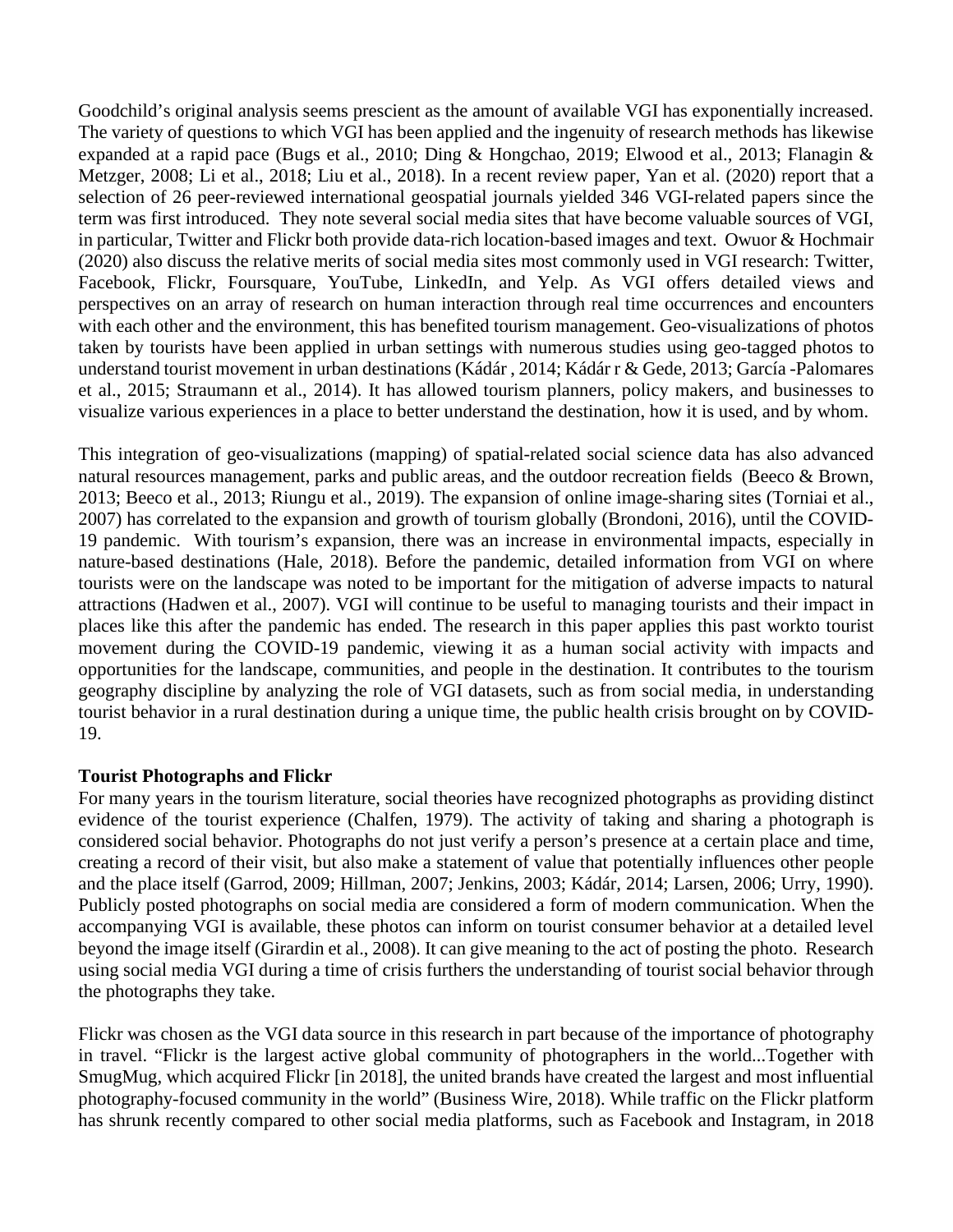Flickr still had more than 75 million registered photographers and there was an increase in unique visitors from 10.8 million in 2017 to 13.1 million (Guyann, 2018). As of February 2021, there were more than 7 billion monthly Flickr API requests (Smith, 2021) and over 100 million unique users continue to post tens of billions of photos to Flickr annually (Flickr.com, n.d.). The utility of Flickr remains strong and its longevity (it has been in existence since 2004) gives its datasets a temporal depth that younger social media sites do not have. The relative straightforwardness of obtaining locational data from Flickr also makes it particularly popular among researchers (Owuor & Hochmair, 2020). Flickr has a comparatively generous API rate limitation of 3600 queries per hour. Its continued use in tourism studies (Yan et al., 2020) is also supported by it being free to access, unlike many other social media platforms (Facebook, Instagram), in which the VGI is simply not accessible to the public or has a significant cost to access.

Tourism research papers on a variety of topics have used Flickr VGI as the primary data source for well over a decade and shown its usefulness in indicating meaningful travel behaviors (Runge et al., 2020). Several studies indicate accuracy in the levels of visitation estimated by photo data when compared to traditional sources such as survey and travel logs. Flickr photos have been taken to represent user days in a place, following the same patterns determined by survey data (Allan et al., 2015; Heikinheimo et al., 2017; Levin et al., 2015; Spalding et al., 2017; Wood et al., 2013). Flickr has also been used for estimating tourist visits to cities, national parks, and other natural places. Photo densities have approximated travel origins (Wood et al. 2013), movement patterns, and visitor behavior at a destination. Specific examples include Straumann et al. (2014) who study the differences between photo-taking behavior of Swiss nationals and tourists in Zurich. Sun et al. (2015) identify the most popular sightseeing routes used by tourists in Munich. Heikinheimo et al. (2017) argue that the origin of users posting photos corresponds to information about visitor origins from other sources and provides a precise location of where tourists are on the landscape. Walden-Schriener et al. (2018) identify tourism activity hot-spots in protected mountain regions in Argentina and Australia. In Ding & Hongchao's (2019) discussion of Flickr photos in London, they indicate the accuracy of geolocation information on Flickr with 97% of most London landmark building images (tagged with the building name) located within 300 meters of the building, supporting the use of Flickr photos as a means to estimate overall visitor activity in a certain location. Chen et al. (2019) use Flickr to define Visitor Urban Areas of Interest. These are places where multiple Flickr users have gathered and taken numbers of photos. It reflects a consensual view that this aspect of the environment is of interest (Hu et al., 2015), of value, and attractive to visitors. Giglio et al. (2020) explore how Flickr tags reflect perceptions and influence people's interests in Italian tourist cities. Runge et al. (2020) identify a 600% increase in Arctic tourism over 10 years with Flickr. Flickr data also has provided spatial, temporal and semantic information on tourism patterns of visitors from different countries (Gao et al., 2017; Jiang et al., 2015; Lansley & Longley, 2016; Lloyd & Chesirer, 2017).

This research shows that Flickr is a widely used and generally accepted resource within tourism studies providing high-level human behavior information to tourism stakeholders (Andrienko & Andrienko, 2011; Girardin et al., 2008). VGI from social media photo sharing sites like Flickr, advance the study of human travel behavior in the modern world as it not only indicates places of value through the posting of photographs, but can allow more detailed tracking of various visitor origins, movements, and social media usage through time. This data is immediately accessible to the public and involves no human contact to access, a helpful trait during a public health crisis such as COVID-19. Past research indicates that Flickr activity (numbers of photos, number of visitors), of various groupings of people (locals, internationals, market segments), in different places (urban, rural, landmarks, countries), through time (2004 to 2021) provides meaningful tourism socio-behavioral patterns for tourism managers and businesses on which to base current research and advance social theories of tourism geography.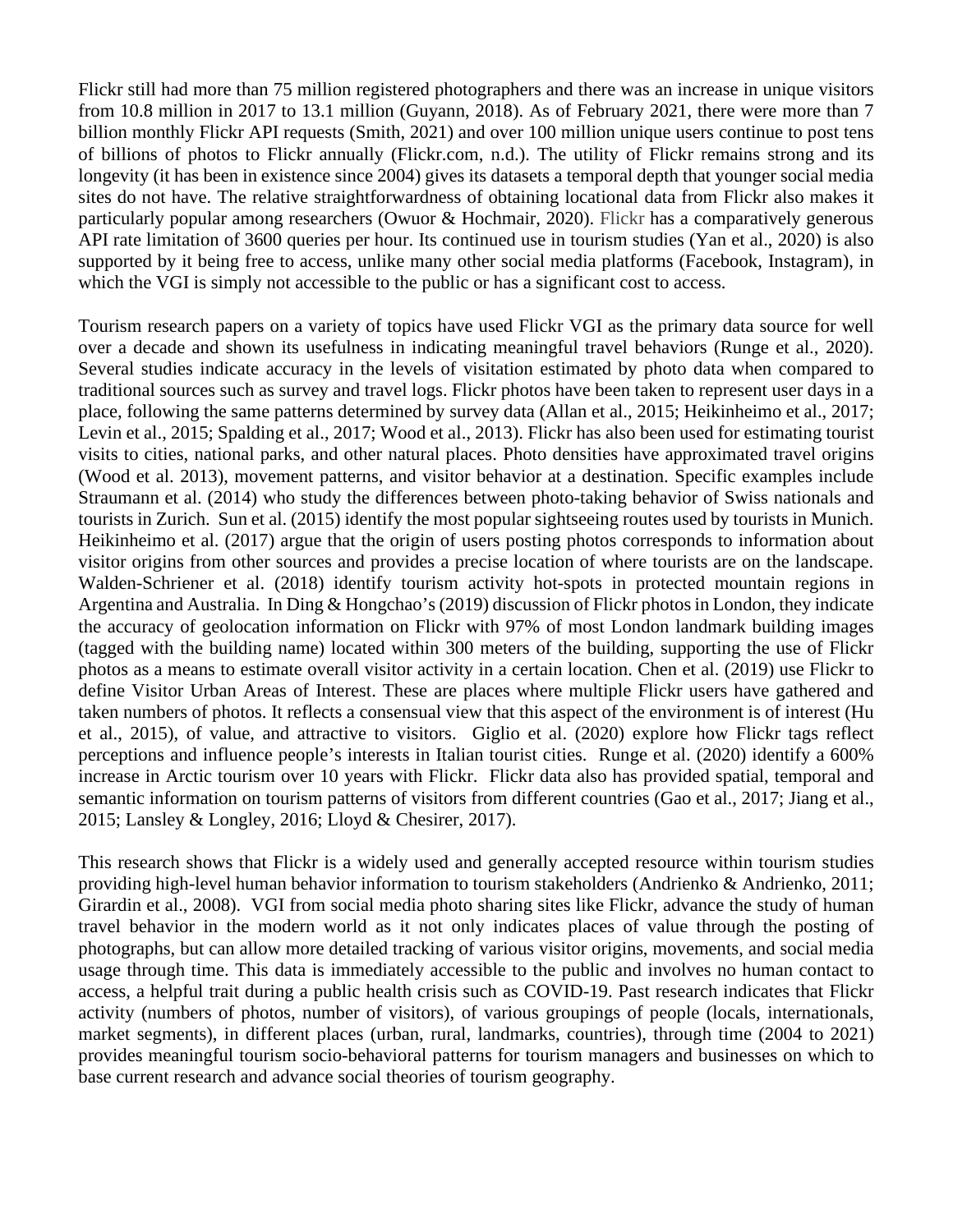#### **COVID-19 Pandemic**

The COVID-19 pandemic provides an opportunity to study resilience and revitalization of the tourism and hospitality industry, as rapid changes in the spatial character of destinations and consumer behavior has been evident during this phenomenon. Travel throughout the world was affected by new policies and practices connected to the pandemic in various ways. While much tourism research done on destination usage in the past was through in-person methods such as visitor intercept survey, interviews, and observation, they have temporal limitations (Hadwen & Arthington, 2007), can be expensive and time consuming, and were many times not feasible during the COVID-19 pandemic in 2020 because of social distancing restrictions. Social media VGI from sites such as Flickr is uniquely positioned to provide data during these times as it is free, publicly accessible, and can be downloaded from a computer the moment it is posted (Wang & Ye, 2017). The research in this paper advances the tourism management discipline by applying geographic social theory and a tourism geography approach to new patterns of tourist behavior, in order to understand rapidly changing travel patterns into and within a destination during a public health crisis.

### **Travel Shaming**

While there is no scholarly literature on "travel shaming", numerous articles in worldwide news outlets, magazines, and travel blogs began to discuss this phenomenon in 2020. Travel shaming is loosely defined as disparaging people for their travel during the COVID-19 pandemic, as that travel is perceived to be putting others at risk (Compton, 2020; Rogers, 2021; Snow, 2020). In the past, travel tended to be a badge of honor, not something to cause public shame (Compton, 2020), so this is a relatively new phenomenon. Snow et al. (2020) discussed how visitors in 2020, in some places, received "go back home" notes on cars due to their out-of-state license plates. There were similar incidences of tensions and confrontation between residents and those appearing to be visitors, reported in the newspapers in Maine during this time (Graham & Gray, 2020). Another travel story makes note that travel shaming is not necessarily deterring travel; it is just making travelers less apt to post about it on social media (Rogers, 2021). This fledgling concept is relevant to the current research as it could be a factor in potential changes in Maine visitor's social media behavior on Flickr seen during the time of COVID-19 travel restrictions in 2020.

#### **Maine Tourism**

The state of Maine, USA has been a tourism destination in the northeastern United States for over 200 years and is the focus of this research. It is within a day's driving distance of Quebec City, Boston, New York City, Philadelphia, and Washington DC. Maine has 1.3 million inhabitants and hosted over 37 million out of state visitors in 2019 (Maine Office of Tourism, 2020). Tourism contributes significantly to the Maine economy. In 2019, it brought in \$6.5 billion in direct restaurant and lodging sales (Gabe & Crawley, 2020; Maine Office of Tourism*,* 2020).

The interior of Maine is a vast wooded landscape, which for many years supported a global paper and wood products industry, and more recently has seen a decline in manufacturing and loss of population. Its inland lakes and mountains are considered some of the most remote wilderness in the eastern United States hosting Mount Katahdin in Baxter State Park, which is the highest peak in Maine and the pinnacle of the Appalachian Trail, a multistate hiking trail. The unorganized territories around it have attracted the wonder of famous figures for hundreds of years, such as writer Henry David Thoreau. It is a region that has looked to increase tourism but without much success compared to Maine's coast. Most visitors to Maine travel only along Maine's more populated south coast to destinations like Kennebunkport, home of former Presidents' Bush Family compound, and Acadia National Park, one of the most popular coastal national parks in the United States. Along Maine's south coast are beaches and quaint towns where travelers can see lighthouses still in use and witness generational family lobstering and fishing activities. This region has more tourism infrastructure then the interior and brings in the majority of hospitality sales (Maine Office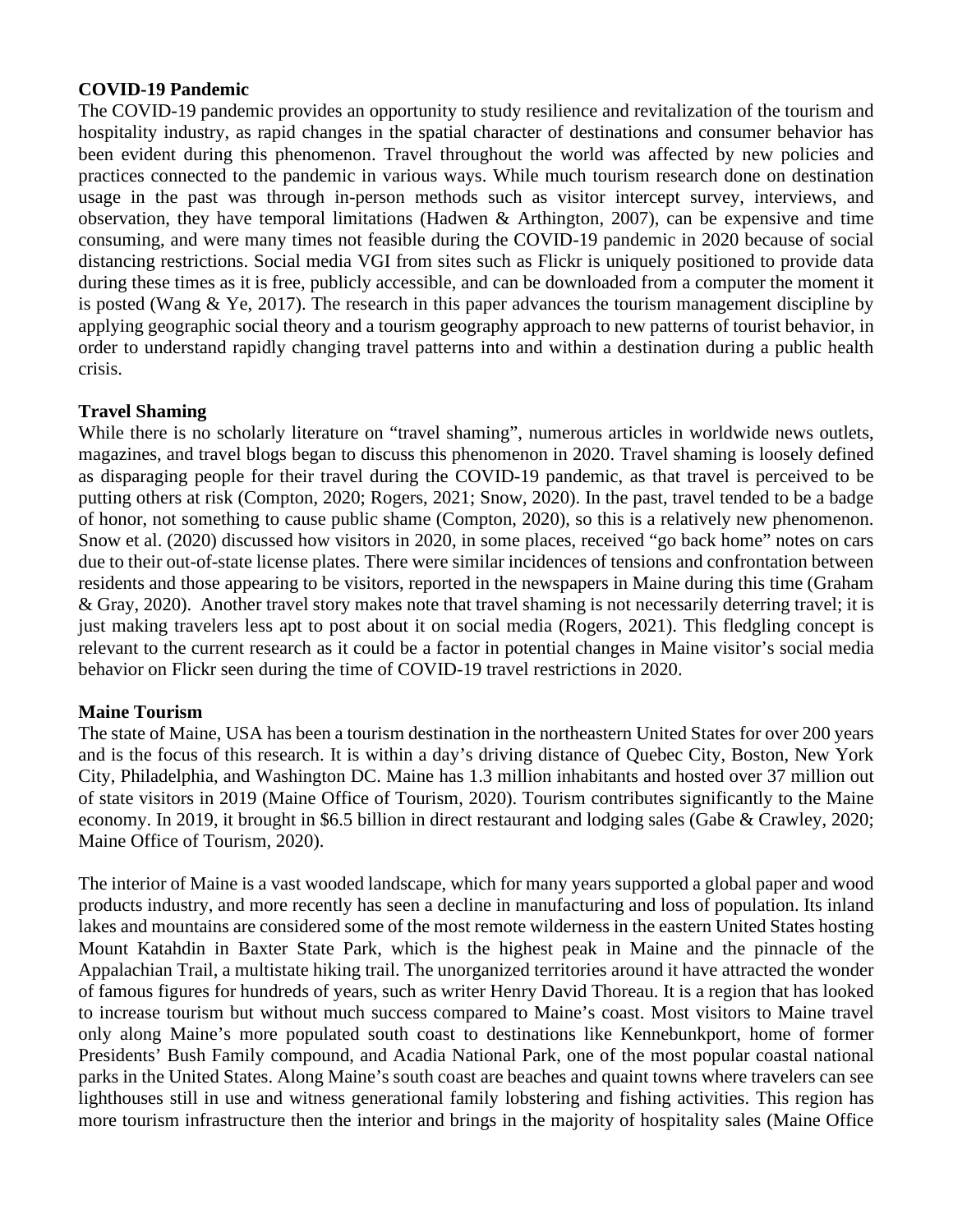of Tourism, 2020). Any change in travel patterns in a place like this is extremely impactful to the economy. Maine provides a strong historical context to study changing travel patterns into and within a rural destination during the pandemic.

Due to COVID-19, on March 3, 2020, Maine suspended all non-essential government travel. This eventually led to stay-at-home orders for Maine residents and many restaurants, lodging establishments, and other places of business to be shut down. By April 3, 2020 an executive order was in place mandating non-essential travelers arriving in Maine from anywhere except New Hampshire and Vermont (due to lower rates of COVID-19) to self-quarantine for 14 days, severely reducing leisure travel, Maine's largest market (Maine Office of Tourism, 2020). Some businesses reopened slowly and by June 8, 2020, the option of producing proof of a negative COVID-19 test for restricted visitors upon entering Maine was allowed. July 3, 2020 visitors from Connecticut, New York, and New Jersey joined New Hampshire, Vermont, and Maine in exemption from all COVID-19 travel restrictions. The Federal Government closed the border between Maine and Canada to non-essential travel on March 21, 2020 and it remained closed throughout the rest of the study period (State of Maine Office of the Governor COVID-19 Response website, n.d.). Maine Office of Tourism estimated an almost 30% decrease in visitors to Maine in 2020 (Gabe & Crawley, 2020). These restrictions set the basis to investigate changes in travel patterns in Maine in 2020.

# **METHODOLOGY**

This research uses the data attached to publicly available user-generated geotagged Flickr photographs posted in Maine between March 1 and August 31 of 2013 to 2020. These dates were selected in order to establish a 7-year foundation of typical travel patterns before COVID-19 disrupted the industry in 2020. Numbers of photographs, location densities, and Flickr user origins were analyzed from 2013 to 2019 and compared to 2020 when COVID-19 travel restrictions were in place in Maine. The March-August timeframe was chosen as it correlated to the first set of major COVID-19 travel restrictions in 2020 (by September 2020 travel restrictions started to ease) and includes the summer tourist season, when the majority of visitors typically travel to Maine.

The metadata from Flickr photos was obtained from the Flickr Application Programming Interface (API) on September 19, 2020. The Flickr API allows users to interact with its database to pull or manage data. To interact with the API, Flickrapi software was downloaded from the open source Python Package Index (Stuvel 2018) and the metadata for photos was requested. The flickr.photos.search function allows the user to search for publicly shared photos. A geographical bounding box was chosen to encompass all of Maine. Photo attributes selected include accuracy, latitude, longitude, owner (Flickr user ID), date taken, title, and tags.

One well-established technique to identify where a Flickr user is from involves downloading the user's selfidentified location from their profile (Girardin et al., 2008; Li et al., 2018; Liu et al., 2018). Once a user's location is determined, users can be separated into categories for further study. Flickr.people.getinfo returns information that an individual Flickr user has added to their public profile including user-identified location. Location information was requested for each user in the data set and was added to the metadata for each photo. Photos that did not have a user-identified location were dropped from the dataset. The data was further refined by removing any duplicate photos, defined as photos that have the same owner, latitude, and longitude. Finally, location codes were assigned based on Maine resident versus non-resident users. Nonresidents were categorized by U.S. state, Canadian province, or other international categories. After all these processes were implemented, the final data set for Maine contained 6,863 photos and 921 users.

Density geo-visualizations were created from the dataset to distinguish places within the destination that had the highest amounts of Flickr photo activity. This activity was considered a proxy for tourist behavior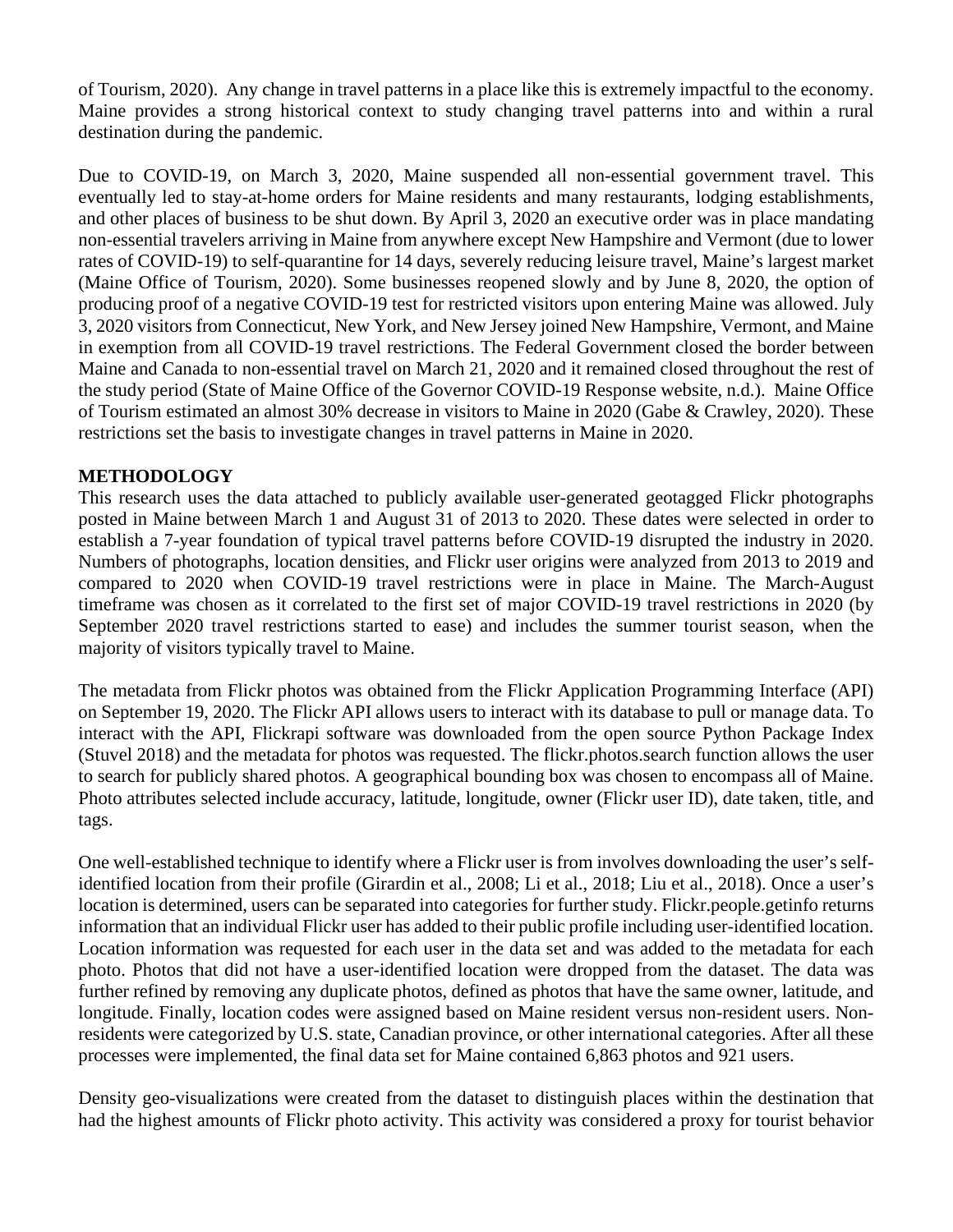based on previous research. Pie charts and density maps were created to show any out-of-state photo location changes (or visitor movement changes) from March to August of 2013-2019 to March to August of 2020. Next, pie charts and density maps of visitors in 2020 coming from states with travel restrictions were compared to those coming from states without travel restrictions, to distinguish if there were differing patterns due to restriction status. Lastly, a comparison of the amount of Flickr users to the total number of photos posted was undertaken for 2020 to determine if there was changing social media usage of travelers from restricted states versus those coming from states with no travel restrictions. This was done to investigate ways social media such as Flickr might best be used in crisis situations where there are potential social stigmas attached to travel. The implications of these results are discussed.

## **RESULTS**

When comparing the average annual amount of total Flickr photos posted in Maine from March-August 2013-2019 to March-August 2020, overall photo amounts of out-of-state visitors decreased by 17%. See Figure 1.

#### **Figure 1:**

*Average Annual Geo-tagged Flickr Photos Posted in Maine Decreased in 2020*



Geo-visualizations provide further details on where visitors are in Maine to see if there is an actual change in visitor movement or just a decrease. Figure 2 displays density maps of all Flickr photos posted in Maine from March-August 2013-2019 compared to March-August in 2020. There are clear differences in visitor movement. From 2013 to 2019, there is a single hotspot (places with the highest amounts of photo density) in Acadia National Park, one of the most popular National Parks in the USA and most of the Flickr activity is along Maine's south coast, which is the most urban and popular tourism region of Maine. In 2020 however, the pattern shifts and there are numerous new hotspots visible. One is still in Acadia National Park, but one also appears in the far south, near coastal towns and beaches in Maine, which are the closest drivable communities and natural attractions in Maine to most out-of-state visitors. Short drives (2 hours or less) dominated the US travel market in 2020 (Arrivalist, n.d.) and so out-of-state visitors seem to have consolidated at that point on the south coast. More striking, there is a shift into the rural, northern part of the state around Baxter State Park, which is located in a sparsely populated inland county in Maine, and has little tourism infrastructure.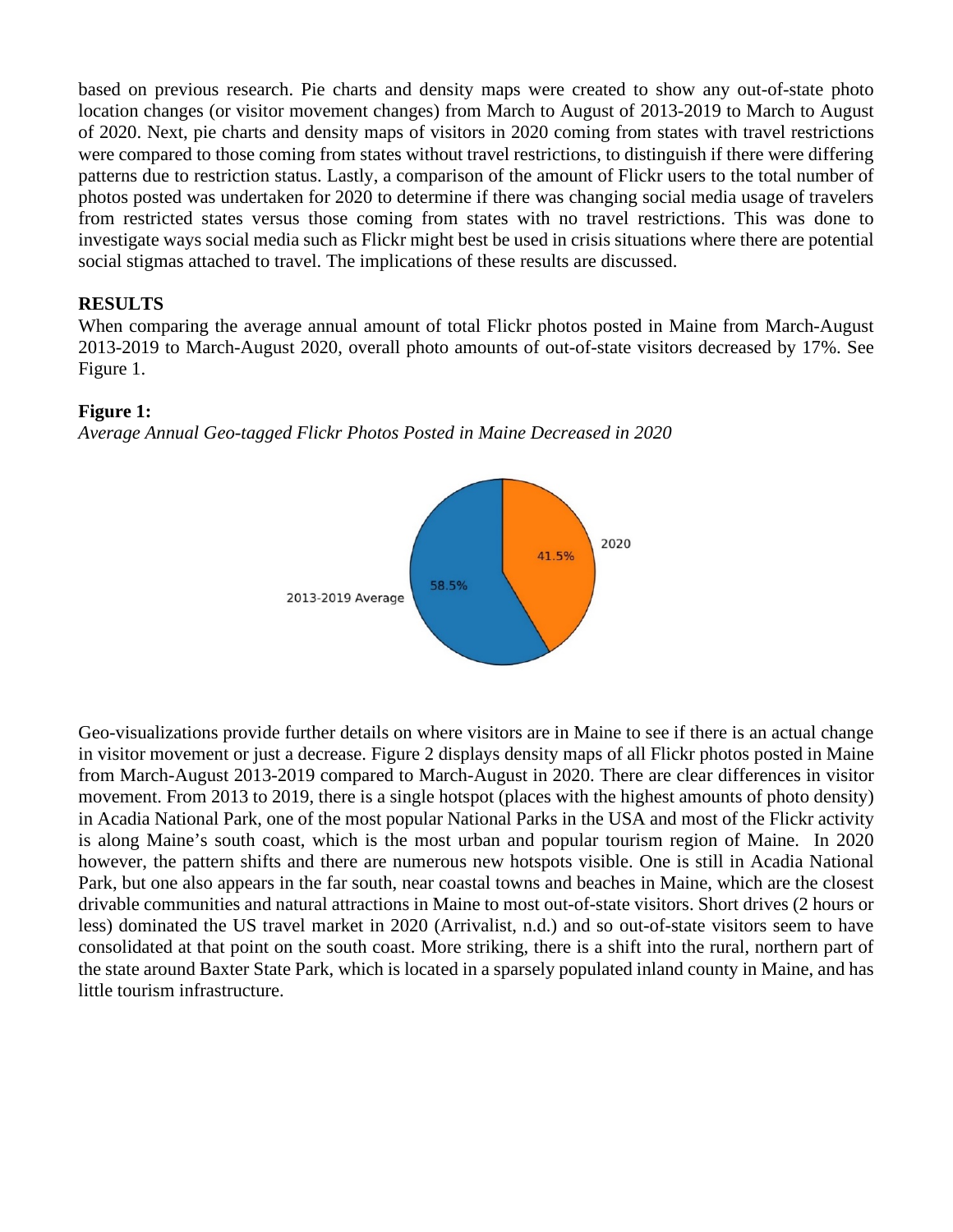## **Figure 2.**

*Density Maps of Flickr Photos Posted in Maine from March to August 2013-2019 compared to 2020*

Density map for all photos from 2013-2019.

Density map for all Photos from 2020.



Note: Hotspots (places with the highest amounts of photo density) are in orange and red. Red circle indicates a shift in travel to more northern, rural, inland regions.

Flickr photos were next categorized into those posted by travelers living in places that had COVID-19 travel restrictions to Maine from March-August of 2020 and those that did not. In Figure 3 the average annual photo posts in Maine from travelers with restrictions (all states except for Maine, New Hampshire, Vermont, Connecticut, New York and New Jersey) for 2013-2019 were compared to the proportion of 2020 photo posts from this same group and showed a decrease of 76%.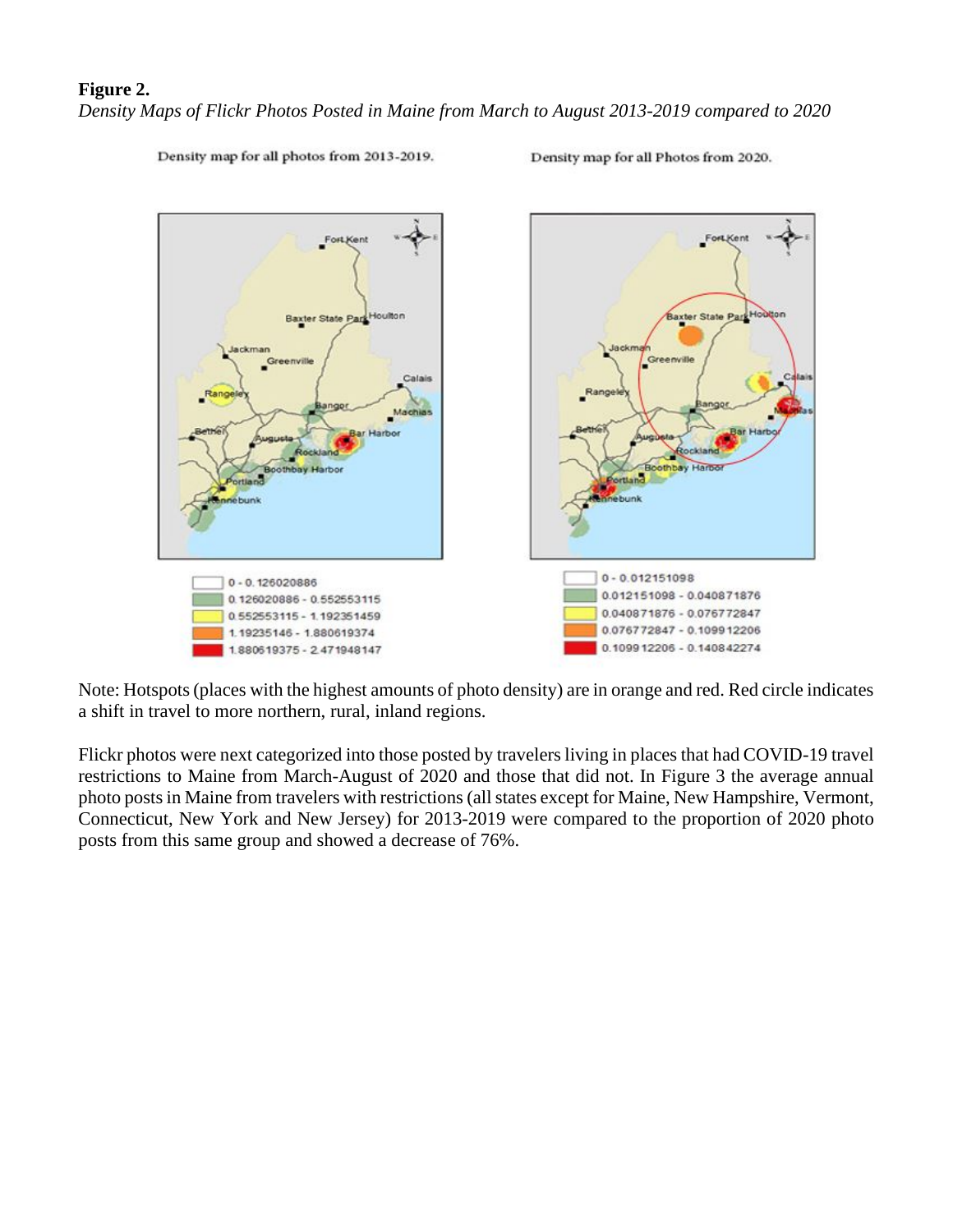#### **Figure 3:**

*Average Proportion of Annual Flickr Photo Posts in Maine from Visitors With COVID-19 Travel Restrictions Decreased in 2020*



Figure 4 compares Flickr photo posts in Maine between 2013-2019 and 2020 from visitors that were exempt from Maine's COVID-19 travel restrictions for at least part of March-August of 2020 (New Hampshire, Vermont, Connecticut, New York and New Jersey). Among exempt visitors, there is an increase of 59% in the proportion of photo posts in 2020.

# **Figure 4:**

*Average Proportion of Annual Flickr Photo Posts in Maine from Visitors Exempt from COVID-19 Travel Restrictions Increased in 2020*



This research also took into consideration proportions of individual Flickr users in 2013-2019 and in 2020 and compared the changes in their numbers to those seen in photo counts during the same timeframes. When the average proportion of annual Flickr users in Maine originating from places that had COVID-19 travel restrictions to Maine was compared for 2013-2019 to 2020, the total decreased by 46%. See Figure 5. When the average number of annual Flickr users originating from places that were exempt from Maine's COVID-19 travel restrictions was compared for 2013-2019 to 2020, Figure 6 shows that there was an increase of 17%. This pattern of user decrease and increase is similar to results seen with photos.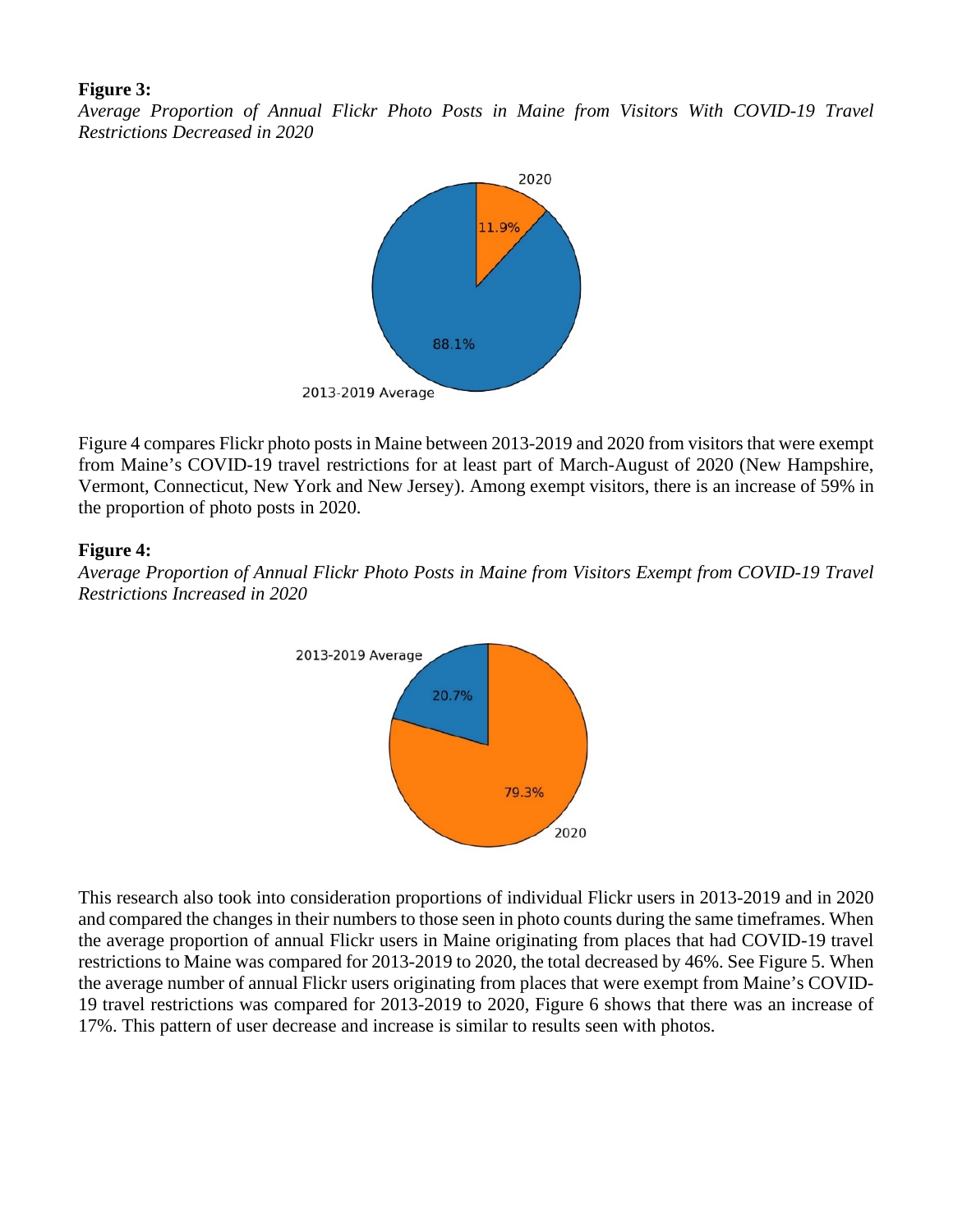#### **Figure 5:**

*Average Proportion of Annual Flickr Users in Maine with COVID-19 Travel Restrictions Decreased in 2020*



#### **Figure 6:**

*Average Proportion of Annual Flickr Usersin Maine Exempt from COVID-19 Travel Restrictions Increased in 2020*



While the amount of travel decreased into Maine in 2020, according to Flickr VGI, those from places with Covid-19 travel restrictions decreased at higher rates than those from places exempt from restrictions. Interestingly, while the number of Flickr photos posted by visitors with travel restrictions decreased by 76% (Figure 3), the number of associated Flickr users from these restricted areas only decreased by 46% (Figure 5), indicating that visitors from restricted regions might have been traveling to Maine at a higher rate (30%) than the percentage of photographs they were posting. This potentially indicates a change in social media behavior as well as a change in travel patterns.

Travel patterns of Flickr users exempt from travel restrictions also indicate a potential change in social media use. When comparing the average number of Flickr users from 2013-2019 to 2020, Figure 6 shows that there was an increase of 17% in the proportion of exempt Flickr users in Maine in 2020 compared to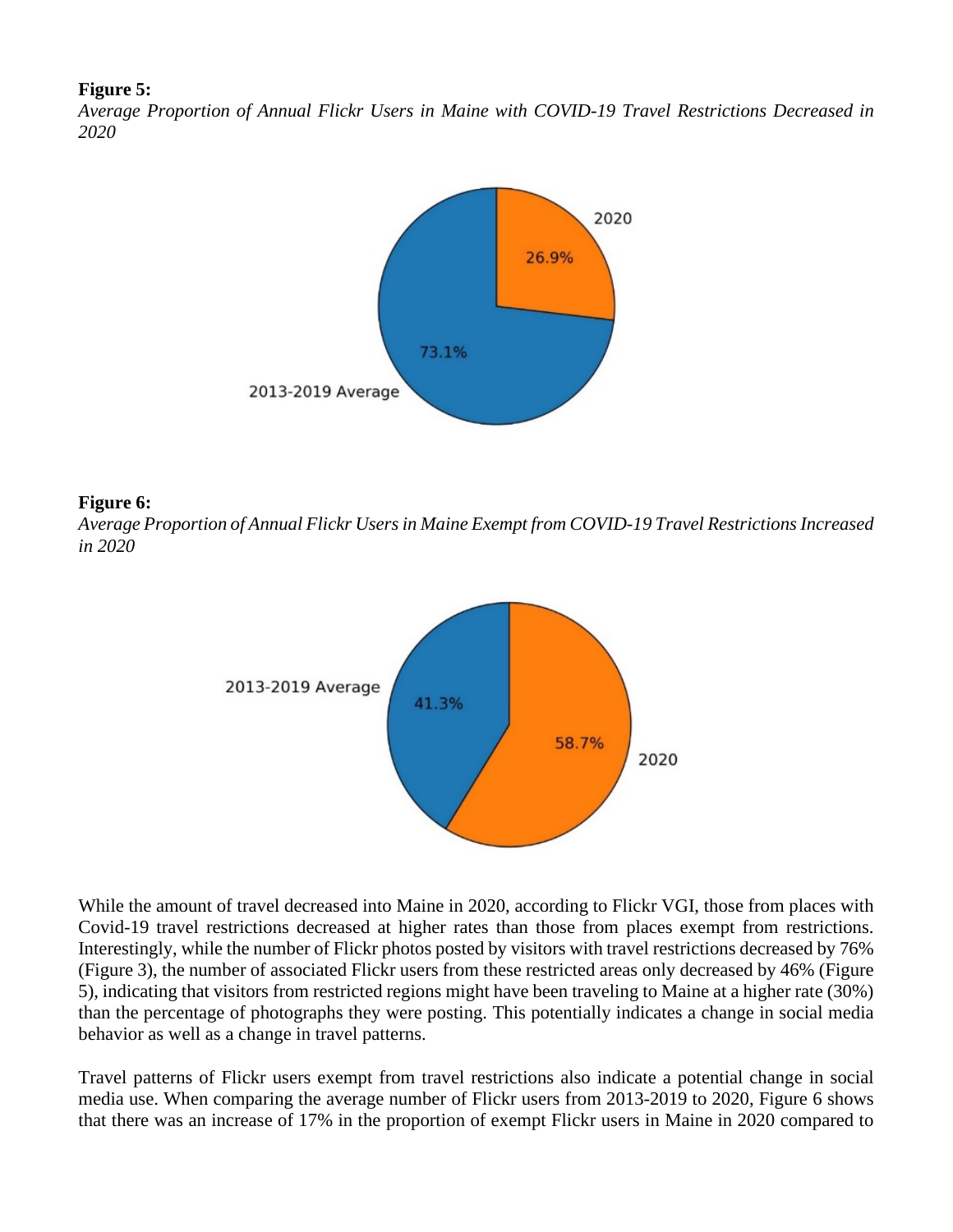2013-2019. However, when compared to the 59% increase in the percentage of photos posted from these users (Figure 4), the number of photos increased 42% more than the number of users themselves. By posting a higher proportion of photos than was typical, this suggests travelers exempt from travel restrictions perhaps felt more legitimized in expressing their presence and connection to the destination through their social media usage, whereas travelers not exempt from travel restrictions did not. Thisprovides evidence that the details available through Flickr VGI can potentially give a much more accurate picture of social activity, visitor behavior, and who is actually traveling, than could be obtained from traditional datasets such as sales tax reports. These consumer behavior changes that are connected to travel restriction status are important to understand, as it could have implications for how well policies are working. This concept is explored further in density maps of geolocated Flickr user activity showing exactly where exempt and non-exempt travelers were travelling once inside Maine.

New information emerges in the geo-visualizations when comparing exempt and non-exempt travelers. Figure 7 shows density maps of Flickr photos posted in Maine from users traveling from places that were exempt from COVID-19 travel restrictions at some point from March to August of 2020 for 2013-2019 compared to the same users and timeframe for 2020. Like the previous photo-density maps from 2013-2019 (Figure 2), Flickr photos posted by users from places exempt from COVID-19 travel restrictions are mainly distributed along Maine's south-coast. However, in 2020 those from places exempt from COVID-19 travel restrictions seem to have expanded their travel into northern and rural Maine, with a new distinct hotspot around Baxter State Park, and northern, rural coastal communities. Photo distribution along the south coast shifts more south. There is also less of a hotspot at Acadia National Park when compared to other groups and times. Although there is a shift more north and rural, exempt travelers are still visiting somewhat popular tourist areas within Maine as their hotspots remain around known destinations like inland state parks.

Seen in Figure 8 are density maps of Flickr photos posted in Maine from users traveling from places that had COVID-19 travel restrictions to Maine from March to August of 2020 for 2013-2019 compared to the same users and timeframe for 2020. While the pre-Covid 19 distribution of photos follows the traditional travel pattern along the south coast of Maine to Acadia National Park, there is also a hot spot near the more northwestern rural Carrabassett Valley, a popular ski area. However, in 2020, while Acadia National Park is still a hotspot for these travelers, the pattern shifts to a much more dispersed rural, inland distribution, not directly connected to state and national park destinations within Maine, with photo densities all but disappearing along the south coast region of Maine except on the southern tip. This is a distinctly different travel pattern from the past and when compared to travelers without restrictions. Potential reasons for this are addressed in the discussion below and could be connected to the social and financial repercussions of travel during COVID-19.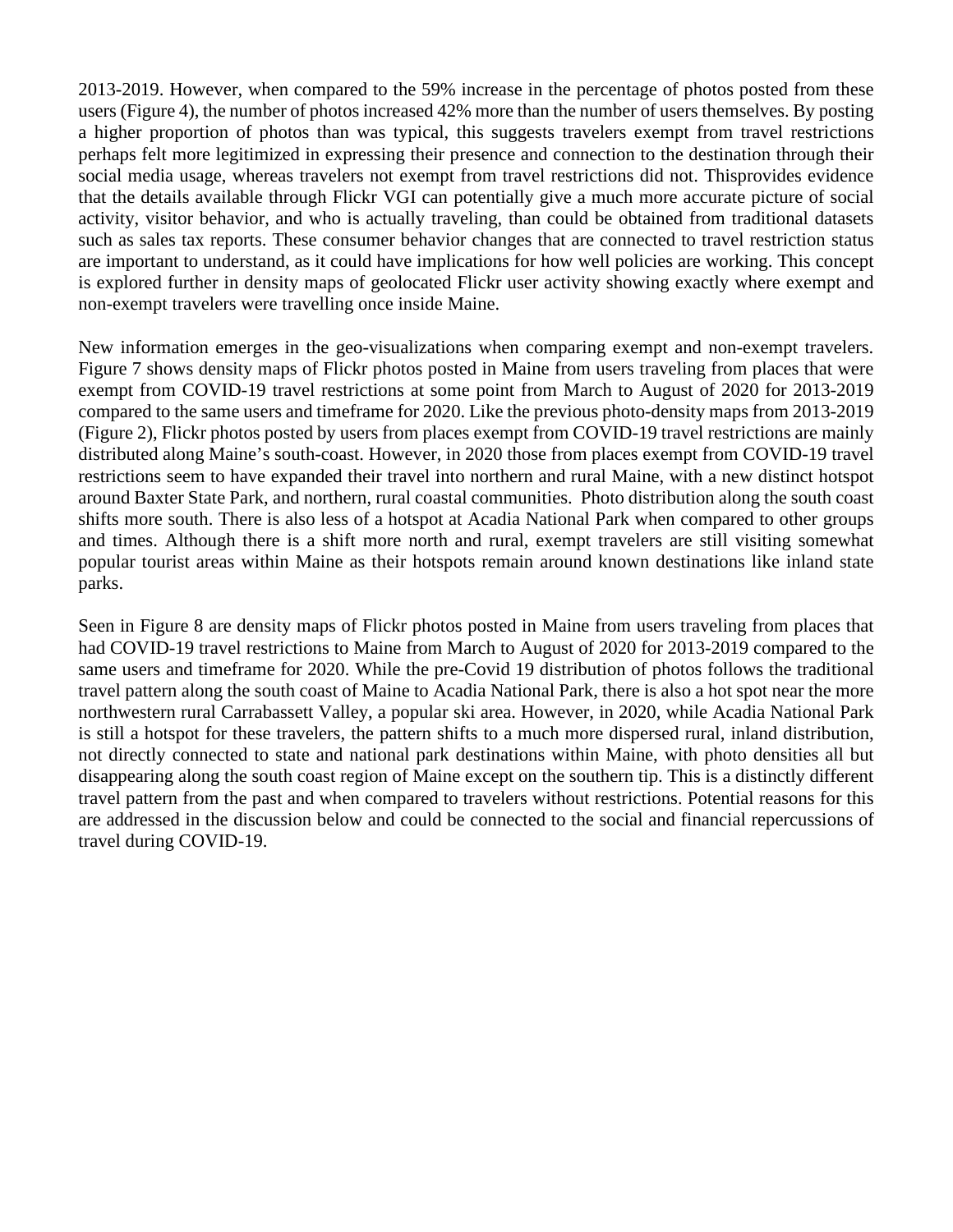# **Figure 7:**

*Density Maps of Flickr Photos Posted in Maine from Users Exempt from COVID-19 Travel Restrictions Show a Shift Somewhat North, Rural and Inland in 2020*



Density map for all photos from users with no travel restrictions 2013-2019.

Density map for all Photos from users with no travel restrictions 2020.

Note: Hot spots (highest photo density) are in orange and red. Circles indicate a continuation of traditional south coast travel patterns similar to 2013-2019 and a new northern, rural cluster (2020).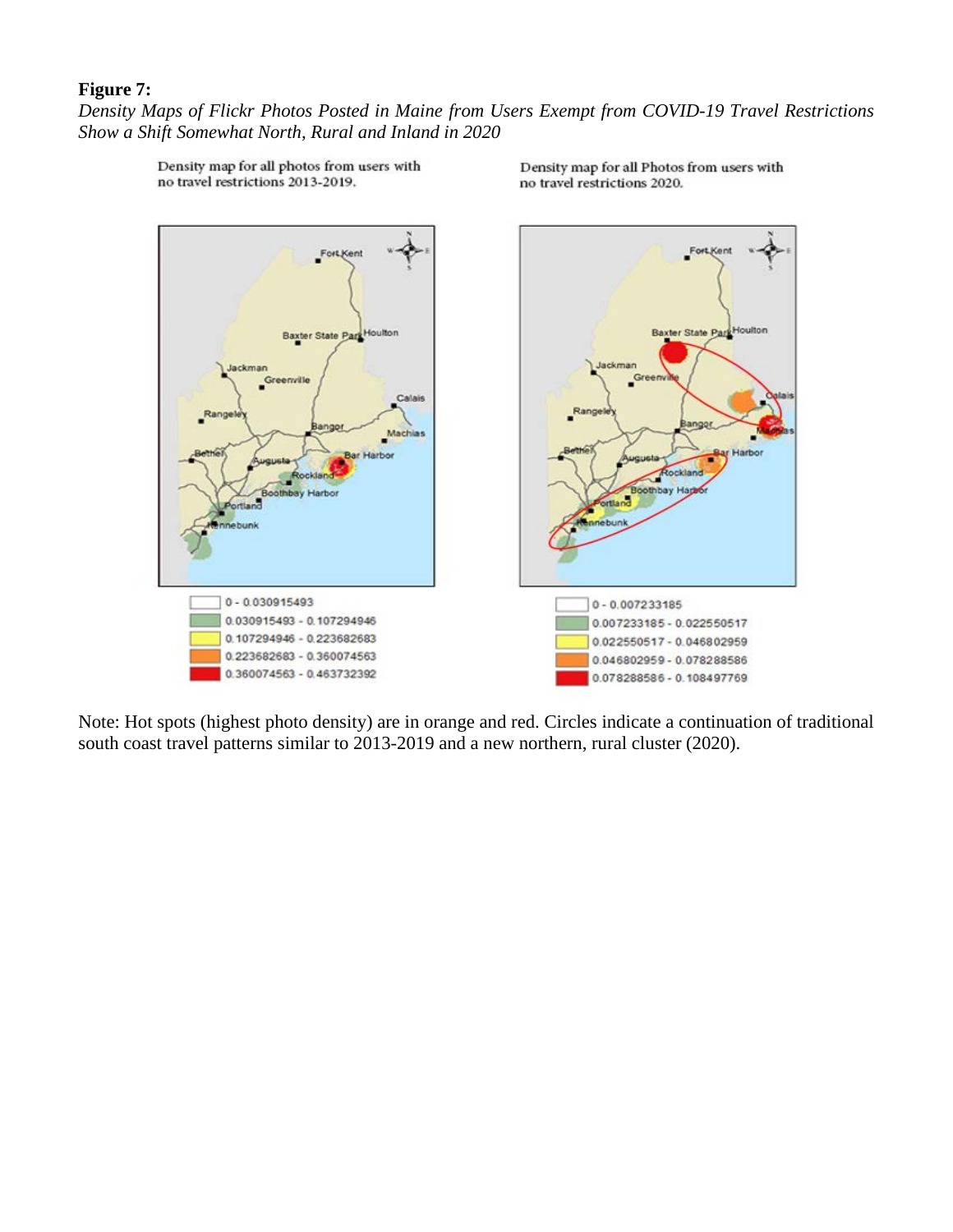# **Figure 8:**

*Density Maps of Flickr Photos Posted in Maine from Users With Travel Restrictions Dispersed More North, Inland and Rural*



Density map for all Photos from users with travel restrictions 2020.

Note: Hot spots (highest photo density) are in orange and red. Circle indicates a dispersed movement north, inland, and rural in 2020.

# **DISCUSSION AND IMPLICATIONS**

Density map for all photos from users with

travel restrictions 2013-2019.

#### **Flickr VGI Uniquely Details a Shift in Tourist Movement into North, Inland and Rural Maine**

As seen in this research, Flickr VGI is a valuable dataset and well positioned for investigations into the impacts of Covid-19 on Maine tourism. It corroborates not just a widely known decrease in visitors to Maine during the Covid-19 pandemic of 2020 (Figure 1), but geo-visualizations of this activity uniquely allowed details of this change to be investigated. Flickr density map visualizations proved to be particularly useful in assessing changing travel patterns within the state by connecting certain types of visitors to specific points in the destination.

Efforts to move more tourism into north, inland, rural areas of Maine have been ongoing for decades (Maine Office of Tourism, 2020) in order to create new economic opportunities in places recovering from the loss of manufacturing at the end of the previous century. COVID-19 brought distinct results for this movement within months. The density maps of Flickr photo locations in Figure 2 show that while visitors were still in Maine's traditionally popular south-coast tourism region, they were also spreading out into Maine's northern, rural, inland areas, in a way never before seen in modern history. These places offer more access to nature, fresh air, less built environments, and less people in general. This shift of visitors is perhaps attributed to the quest for natural, open spaces seen during the pandemic (Maine Office of Tourism, 2020) and could provide a key opportunity for needed economic development and tourism growth as Maine has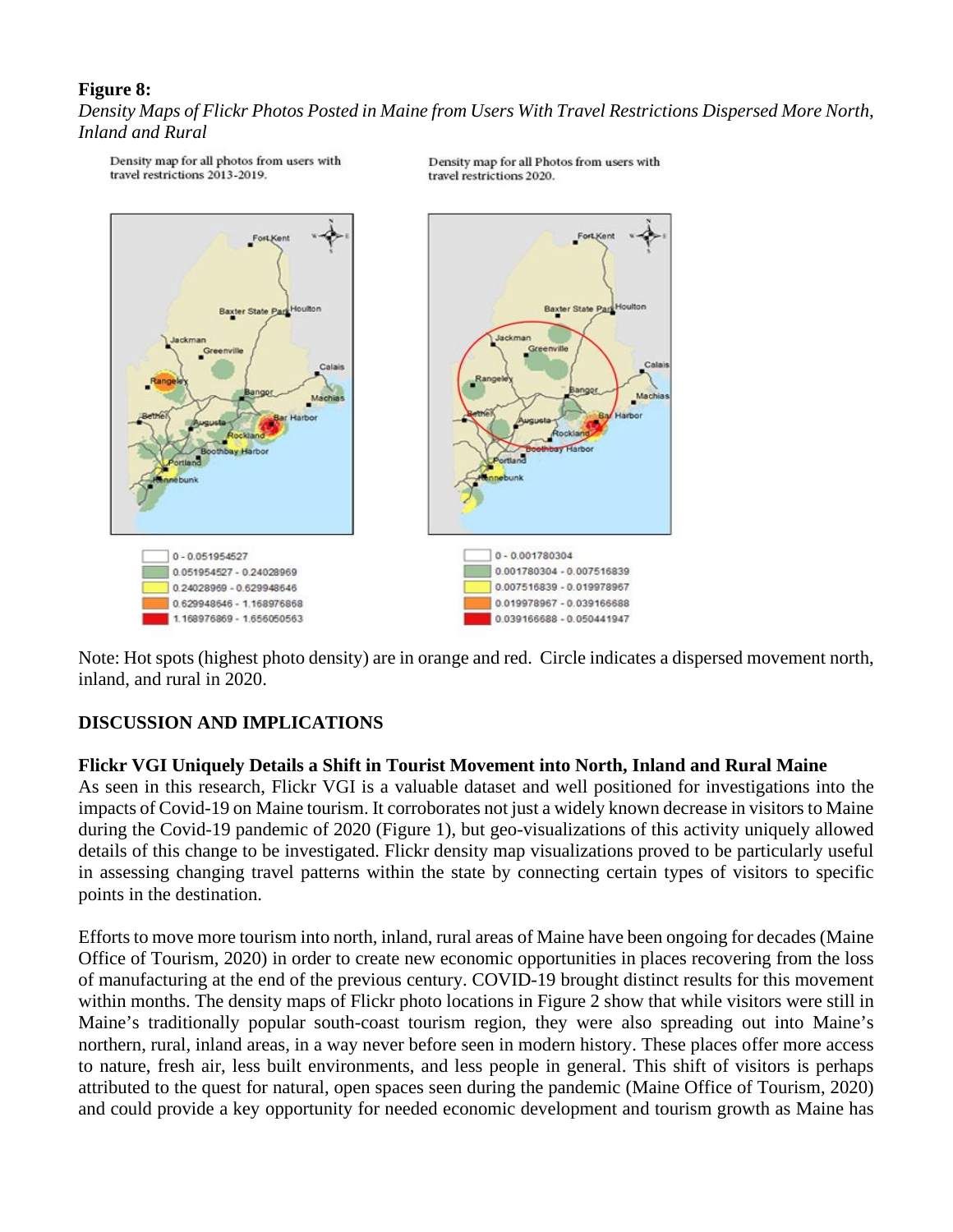an extremely high revisit rate of 77% (Maine Office of Tourism, 2020). This could be the beginning of future opportunities for continuing tourism growth in these regions if local and state tourism stakeholders can work together in creating more infrastructure and increased marketing to bring back those travelers that "discovered" inland, rural, northern Maine for the first time during the pandemic. It is important to note that this movement also potentially contributes to the degradation of the environment due to lack of tourism infrastructure in these places, and this issue needs to be addressed as well.

## **Flickr VGI Indicates a Change in Social Media Behavior**

Flickr photo proportions from users coming from regions with COVID-19 travel restrictions to Maine from March to August 2013-2020 saw a heightened decrease of 76% (see Figure 3) compared to those from regions exempt from travel restrictions at some point from March-August 2020, who saw a heightened increase in the proportion of photo posts by 59% (refer to Figure 4). For tourism management policy, it appears that Maine's COVID-19 travel restrictions on places deemed high risk succeeded in reducing travelers from those places, compared to those from places deemed lower risk and exempt from restrictions. However, once again Flickr VGI provides a more nuanced view of this pattern.

A comparison of Flickr user counts versus overall photo counts shows the amount of Flickr users coming into Maine likely did not change as much as the number of photos posted originally suggested. The proportion of photos posted by users from exempt regions increased by 42% more than the proportion of associated users increased (see Figure 5). Likewise, the proportion of Flickr photos from visitors with travel restrictions decreased 30% more than the number of associated users from these restricted areas (refer to Figure 6). Visitors from restricted places were not posting as many photos as in the past while those from non-restricted places were posting a higher proportion.

This decreased proportion of photo posts by Flickr users with travel restrictions in 2020 could be due to the heavy societal pressure not to travel during a time of public health uncertainty and the potential social and financial repercussions of restricted travel during the pandemic (Compton, 2020; Graham & Gray, 2020; Kenney, 2021; Rogers, 2021; Snow, 2020). Many destinations, like Maine, implemented fines for visitors violating travel restrictions in 2020. People who violated the Governor's coronavirus executive orders in Maine could face six months in jail and a \$1,000 fine, although there were no known cases as of April 1, 2021 (State of Maine Office of Governor COVID-19 Response, n.d.). The threat of penalties however might have influenced social media behavior, for instance, if restricted travelers were not following the restrictions (quarantining for 14 days or showing proof of a negative COVID-19 test), they might be less likely to post photos of their travels than those without restrictions so as not to bring unwanted attention to themselves. Other societal pressure could be at play as well. Social confrontations between locals and visitors were noted in various destinations, including in Maine, with some visitors receiving negative or threatening notes due to their out-of-state license plates (Graham & Gray, 2020; Snow, 2020). This "travel shaming" phenomenon, where people are shamed, mostly online, for putting others at risk of COVID-19 exposure due to their travel, could make visitors less apt to post images of their travels on social media (Rogers, 2021). This is evidence that travel restriction policies could have an impact on tourist behavior beyond their movement into the State. It could influence social media behavior and the willingness of visitors to make a statement about their engagement with the destination. Therefore, travel restriction policies in Maine in 2020 might not have been as successful as the photo data might at first indicate, something that could have broader implications for policy makers and for researchers using VGI data as a proxy for social behavior during a time of public health crisis. This suggests that Flickr user counts as well as photo counts might be needed when determining movement of visitors subject to phenomena like travel shaming, or when trying to understand unintended consequences of travel restrictions and judge their success.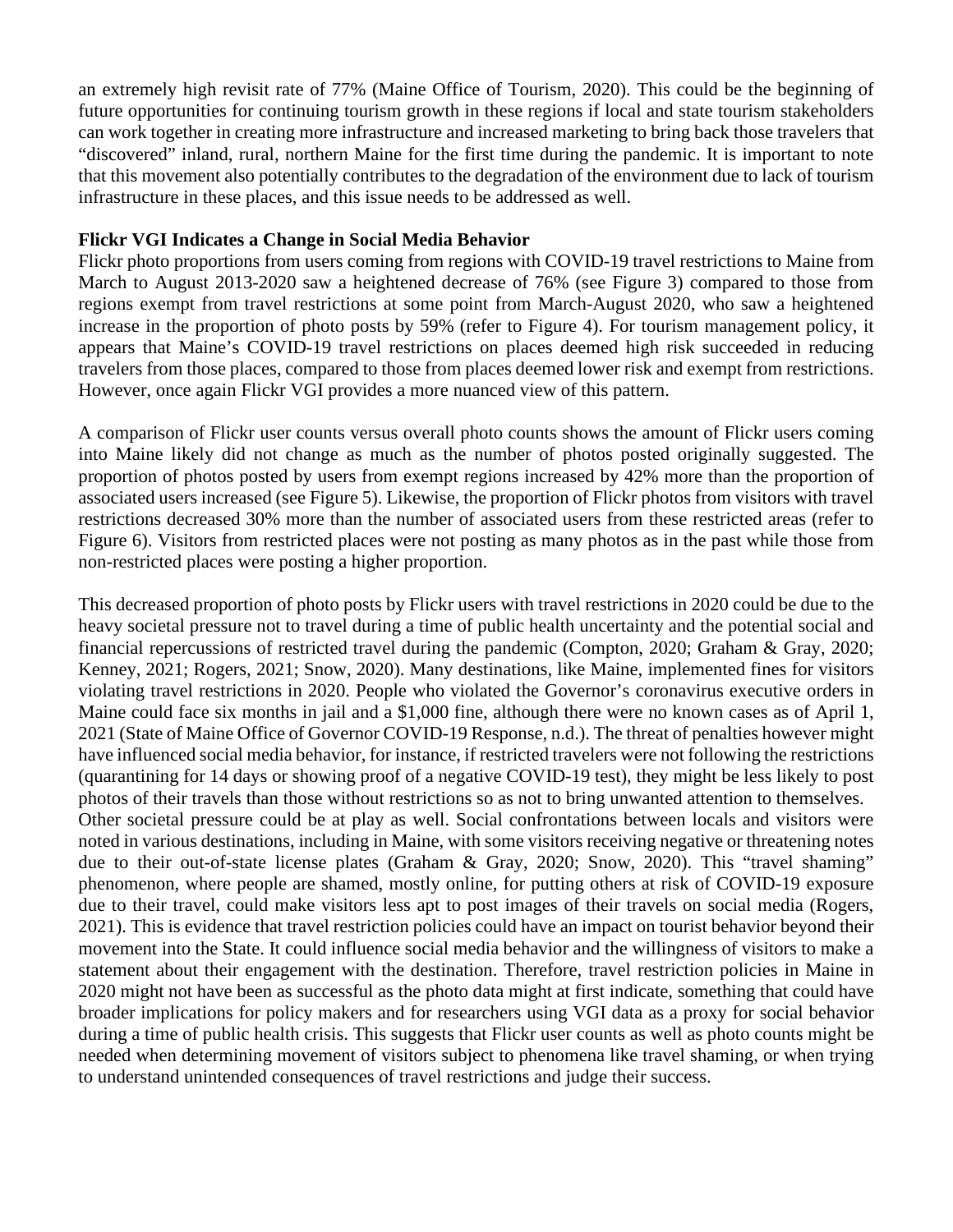### **Visitors with Travel Restrictions Moved More Rural, Inland and North Than Those Without**

Flickr geo-visualizations further broke down who was responsible for the shift to rural, northern, inland areas of Maine, data not otherwise available. Density maps show that visitors from places with travel restrictions (Figure 8) tended to travel farther away from the typical popular tourism spots along the south coast. These travelers had a much more dispersed spread into northern, rural areas on the Maine landscape in 2020 than those from places without restrictions (Figure 7). As suggested, with the heightened reduction of photo posts this group demonstrated, these visitors might have felt less comfortable traveling in popular tourist regions of Maine due to their restricted status and the associated social and financial repercussions mentioned above. The implications of this shift of visitors coming from more high-risk places into extremely rural, inland communities could ultimately put these areas more at risk for increased virus transmission and might warrant the re-evaluation of how travel restrictions are implemented and enforced at the state and regional level.

#### **Limitations and Future Work**

Although the results of this research suggest the utility of Flickr VGI in social geographic investigations of tourism during a time of rapid change, the study is subject to some limitations that could provide directions for future research. Like all technology-based protocols and social science research methodologies, there is potential for sampling bias. Owuor & Hochmair (2020) discuss user selection bias from various social media VGI platforms based on demographic factors, for example, "Twitter shows a bias towards male users and an under-sampling of Hispanic and African American users in certain regions of the United States" (p. 2). Demographic research indicates that social media users tend to be younger, more educated and earn higher incomes than those that do not (Di Minin et al., 2015, Li et al., 2013; Lo et al., 2011; Nov & Ye, 2010). Flickr users are typically well-traveled with a strong understanding of technology, and a larger share of Flickr users are professional photographers, compared with other photo-sharing platforms (Girardin et al., 2008). While the research described in this paper produced results in alignment with reported survey data from the Maine Office of Tourism (2020), in order to further mitigate this potential bias, future research could compare and correlate these patterns to other datasets such as hospitality sales and collect longitudinal data to see if the changed travel patterns noted in 2020 remain after the pandemic is over.

Additionally, this research uses a single social media platform (i.e., Flickr), which has a smaller user base than, for example, Twitter, Instagram or Facebook. Although Flickr data provides significant, free information about the location of social media user origin and movement in a destination, the numbers of people that post photos to the platform are lower than those using other social media websites. It should be noted that many popular social media platforms do not give public access to its users' metadata. Future research however could apply methods similar to those used in this study to analyze data extracted from other digital platforms with some public VGI such as Twitter, or cell phone records, recognizing it could be cumbersome and costly.

Finally, the data in this paper indicates that the concept of social stigma and social media use, as seen in the travel shaming phenomena, is worth future study especially as it applies to social media behavior during times of public health threats. Applying this research methodology in other destinations during atypical times, where factors such as travel shaming might be at play, would inform how and why social media usage might change and what that means for how VGI data analysis can inform tourism consumer behavior and concepts of social theory in tourism research.

#### **CONCLUSIONS**

While there are some limitations of Flickr VGI used, the immediate and robust tourist movement visualizations from this data makes distinct and valuable contributions to the study of social theory and photography in tourism geography. In this work, Flickr VGI provides evidence of the impact of travel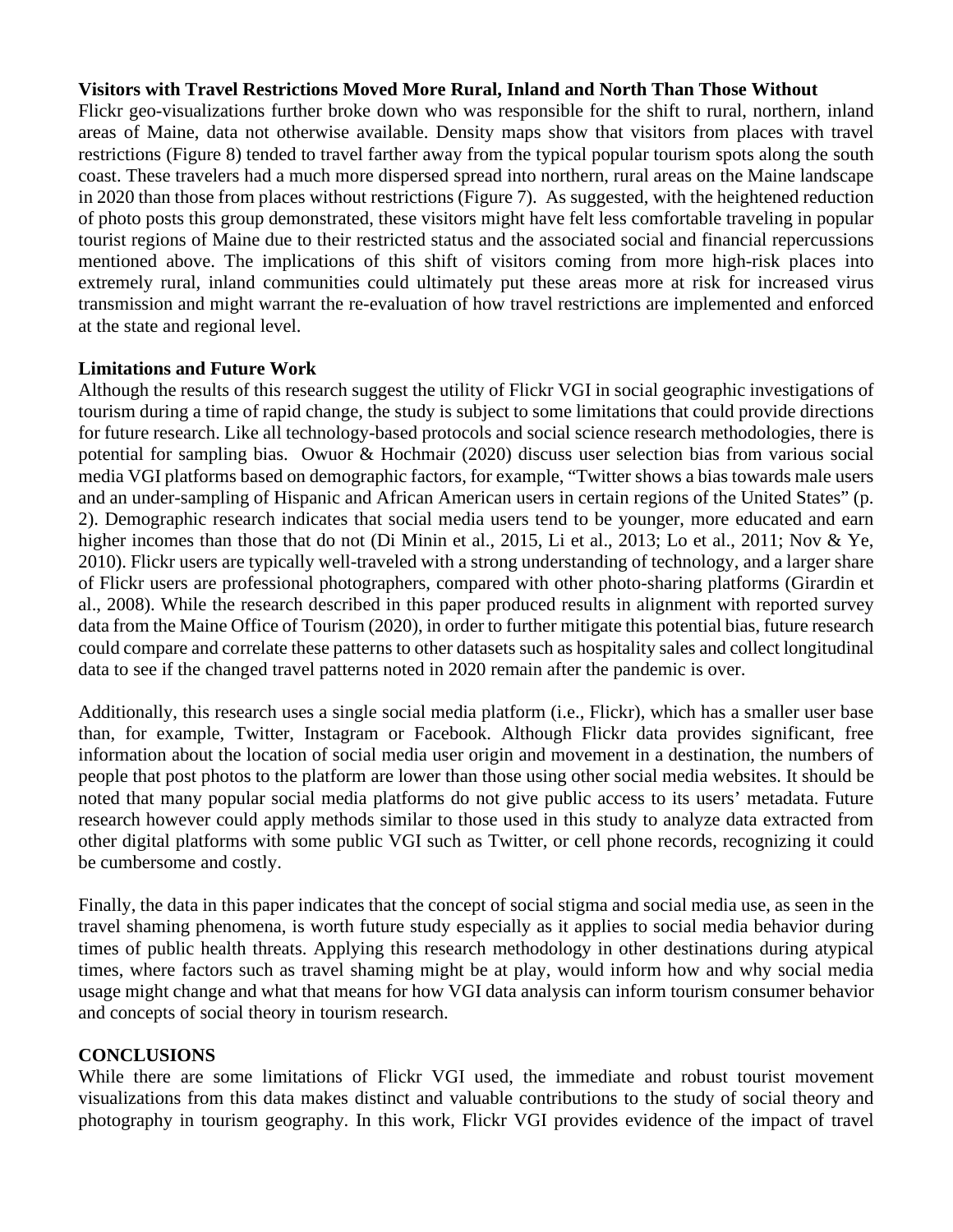restrictions on tourist movement and social media behavior and suggests new travel patterns during the COVID-19 crisis. It reveals who is coming into a destination and is in a unique position to detail social activity such as how different types of travelers are behaving once there.

In Maine, during the COVID-19 pandemic, Flickr user counts and photo counts were starkly different than in the past and likely indicate a reduction in visitor social media use due to the potential social and financial repercussions of those coming from places with travel restrictions. Density maps show where different types of travelers were going in 2020 and how long-entrenched travel patterns changed. A shift in visitors more north, rural, and inland during the first six months of the pandemic offers the potential for new economic development that could benefit those regions. However, this could also mean increased environmental degradation and public health risk in these places, as it was discovered that more tourists from places with travel restrictions, due to high cases of COVID-19 from their places of origin, were visiting there.

For tourism planners, economists, and destination management organizations, visualizing these shifting patterns and accessing detailed consumer behavior data quickly with Flickr VGI can allow the adoption of more informed management strategies. These could include differing regional travel restriction policies, and increasing infrastructure or financial support, even if temporary, in communities seeing heightened tourism during a time of crisis. This would help preserve and protect the community, set the stage for future development, and better serve visitors. While the types of insights VGI provides can benefit any destination at any time, the changing visitor patterns in Maine seen in this research can be a useful guide for assessing COVID-19 impacts on travel into and within other rural, dichotomous destinations during a public health crisis, where mitigation and management policy has significant implications for health and well-being of people and places.

# **REFERENCES**

Allan, J., Smith, S., McIntyre, P., Joseph, C., Dickinson, C., Marino, A., Biel, R., Olson, J., Doran, P., Rutherford, E., Adkins, J., & Adeyemo, A. (2015). Ecosystem services to inform restoration priorities in the Laurentian great Lakes. *Frontiers in Ecoology and the Environment, 13(8), 418-424.*

Andrienko, N., & Andrienko, G. (2011). Spatial Generalization and Aggregation of Massive Movement Data. *Transactions on Visualization and Computer Graphics*, 205-219.

*Arrivalist* (n.d.) Retrieved September 15, 2020, from [https://www.arrivalist.com.](https://www.arrivalist.com/)

Beeco, J., & Brown, G. (2013). Integrating Spatial Tools, and spatial analysis into the human dimensions of parks and outdoor recreation. *Applied Geography*, 76-85.

Beeco, J., Huang, W., Hallo, J., Normal, W., McGehee, N., McGhee. J. & Goetcheus, C. (2013). GPS tracking of travel routes of Wanderers and Planners. *Tourism Geographies*, 551-573.

Bugs, G., Granell, C., Fonts, O., Huerta, J., & Painho, M. (2010). An assessment of Public Participation GIS and Web 2.0 technologies in urban planning practice in Canela, Brazil. *Cities*, 172-181.

Brondoni, S. (2016). Global Tourism Management. Mass, Experience and Sensations Tourism. *Symphonya: Emerging Issues in Management*, 7-24.

Business Wire (2018) *Flickr Announces New Photographer-Centric Improvements to Flickr Pro, Free Plans: Enhancements Mark New Step Forward for Flickr, the World's Largest Photographer-Focused Community.* **Accessed** July 25, 2021,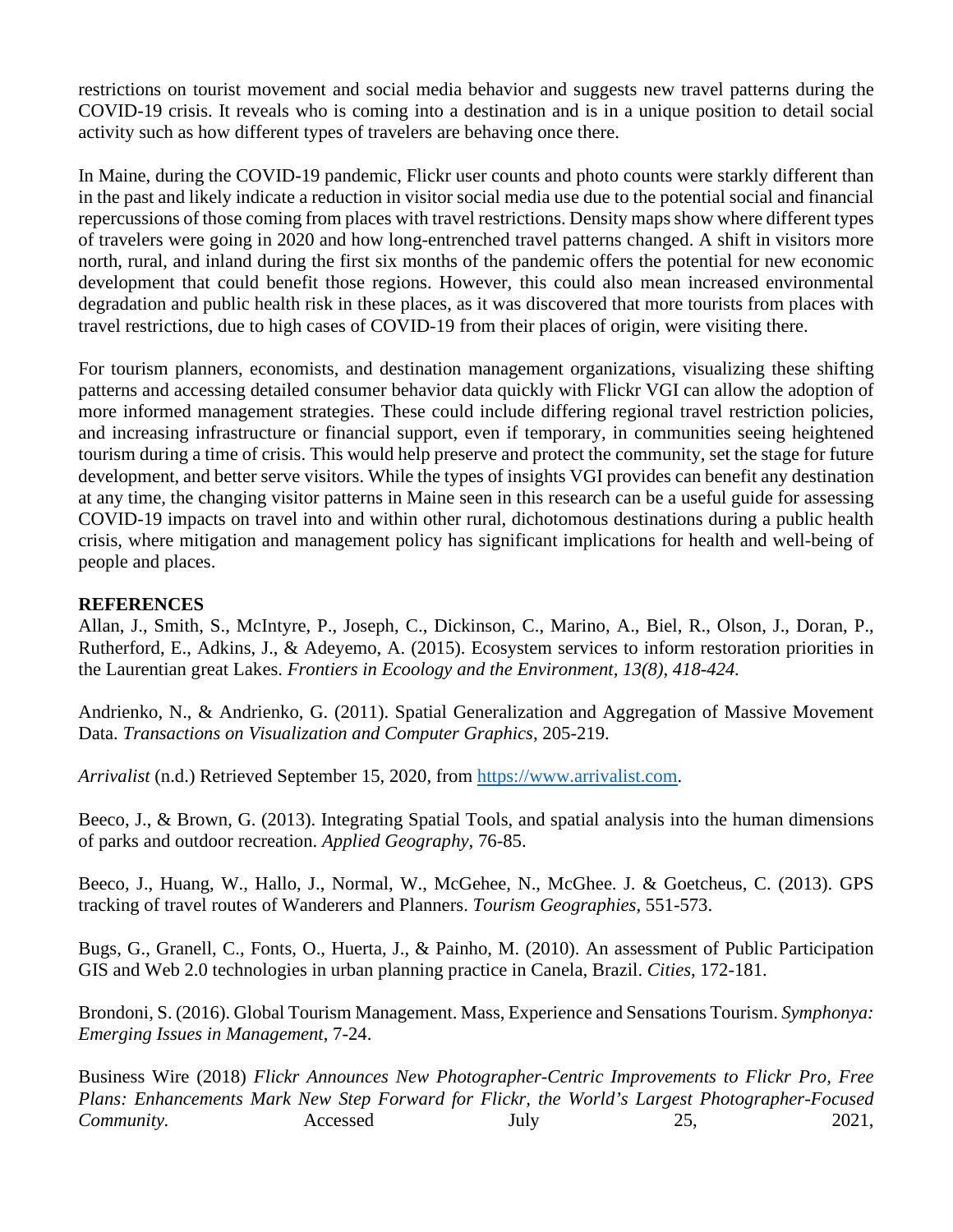[https://www.businesswire.com/news/home/20181101005328/en/Flickr-Announces-New-Photographer-](https://www.businesswire.com/news/home/20181101005328/en/Flickr-Announces-New-Photographer-Centric-Improvements-Flickr-Pro)[Centric-Improvements-Flickr-Pro.](https://www.businesswire.com/news/home/20181101005328/en/Flickr-Announces-New-Photographer-Centric-Improvements-Flickr-Pro)

Chalfen, R. (1979). Photograph's role in tourism: Some unexplored relationships. *Annals of Tourism Research*, 435-447.

Chen, M., Arribas-Beli, D., & Singleton, A. (2019). Understanding the dynamics of urban areas of interest through volunteered geographic information. *Journal of Geographical systems*, 21(1), 89-109.

Compton. N. (2020) *Traveling was once social currency now it might get you shamed.* Accessed September 9, 2020, [https://www.washingtonpost.com/travel/2020/09/01/pandemic-travel-shaming.](https://www.washingtonpost.com/travel/2020/09/01/pandemic-travel-shaming)

Di Minin, E., Tenkanen, H. & Toivonen, T. (2015). Prospects and challenges for social media data in conservation science. *Frontiers in Environmental Science*, 3(63).

Ding, X., & Hongchao, F. (2019). Exploring Distribution patterns of Flickr photos. *International Journal of Geoinformation*, 8(9):41.

Elwood, S., Goodchild, M., & Sui, D. (2013). Prospects for VGI research and the emerging fourth paradigm. Crowdsourcing Geographic KnowledgeNetherlands. *Crowdsourcing Geographic Knowledge*, 361-375.

Flanagin and Metzger (2008) The Credibility of Volunteered Geographic Information. *GeoJournal*  72(3):137-148.

*Flickr.com*. (n.d.). Retreived July 20, 2020, from [https://www.flickr.com.](https://www.flickr.com/)

Gabe, T. & Crawley, A. (2020). The impacts of COVID-19 on Maine's hospitality sector: September 2020 Update. *Learning & Research Records. UMaine Digital Commons,*.

Gao, S., Li, L., Li, W., & Janowic, K. (2017). Constructing gazetteers from volunteered Big Geo-Data based on Hadoop. *Computers, Environment and Urban Systems*, 172-186.

García-Palomares, J. C., Gutiérrez, J., & Mínguez, C. (2015). Identification of tourist hot spots based on social networks: A comparative analysis of European metropolises using photo-sharing services and GIS. *Applied Geography*, 408-417.

Garrod, B. (2009). Understanding the relationship between tourism destination imagery and tourist photography. *Journal ofTravel Research, 47(3),* 346-358.

Giglio, S., Bertacchini, F., Bilotta, E., & Pantano, P. (2020) Machine learning and points of interest: Typical tourist Italian cities. *Current Issues in Tourism*, 23(13), 1646-1658.

Girardin, F., Dal Fiore, F., Ratti, C., & Blat, J. (2008). Leveraging explicitly disclosed location information to understand tourist dynamics: A case study. *Journal of Location Based Services*, 41-56.

Goodchild, M. (2007) Citizens as sensors: The world of volunteered geography. *Geojournal,* 6(4), 211-221.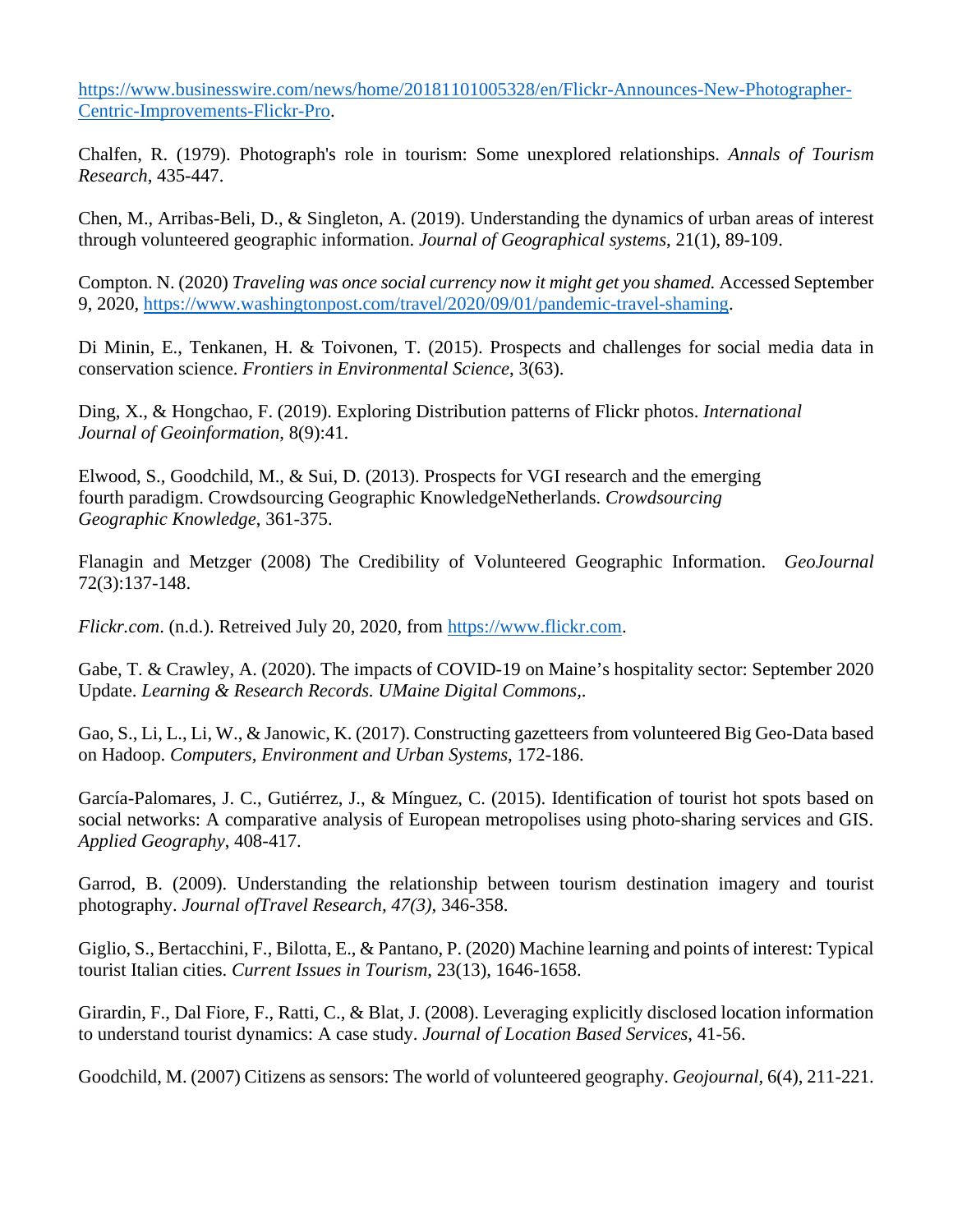Graham, G. & Gray, M. (2020) Fear of outsiders creates tensions in Maine's tourist spots and summer communities. Accessed April 5, 2020 [https://www.pressherald.com/2020/04/05/ fear-of-outsiders-creates](https://www.pressherald.com/2020/04/05/%20fear-of-outsiders-creates-tensions-in-maines-tourist-spots-and-summer-communities)[tensions-in-maines-tourist-spots-and-summer-communities.](https://www.pressherald.com/2020/04/05/%20fear-of-outsiders-creates-tensions-in-maines-tourist-spots-and-summer-communities)

Guyann, J. (2018) Flickr bought by SmugMug, which vows to revitalize the photo service. USA TODAY. Accessed July 25, 2021 [https://www.usatoday.com/story/tech/2018/04/20/ smugmug-buys-flickr-verizon](https://www.usatoday.com/story/tech/2018/04/20/%20smugmug-buys-flickr-verizon-oath/537377002/)[oath/537377002/.](https://www.usatoday.com/story/tech/2018/04/20/%20smugmug-buys-flickr-verizon-oath/537377002/)

Hadwen, W. & Arthington, A. (2007). Where do isvitors go and Why? Predicting the spatial distribution of visitors and recreation pressure in protected areas, Gold Coast. *Sustainable Tourism Cooperative Research Centre*.

Hadwen, W., Hill, W., & Pickering, C. (2007). Icons under threat: Why monitoring visitors and their ecological impacts in protected areas matters. *Ecological Management and Restoration*, 177-181.

Hale, B. (2018). Mapping Potential Environmental Impacts from Tourists Using Data from Social Media: a Case Study in the Westfjords of Iceland. Environmental Management. *Environmental Management*, 446- 457.

Heikinheimo, V., Minin, E., Tenkanen, H., & Hausmann, A. (2017). User-Generated Geographic Information for Visitor Monitoring in a National Park: A Comparison of Social Media Data and Visitor Survey. *International Journal of Geo-Information*.

Hillman, W. (2007). Travel Authenticated?: Postcards, tourist brochures and travel photography. *Tourism Analysis*, 135-148.

Hu, Y., Gao, S., Krzysztof, J., Bailang, Y., Wenwen, L., & Prasad, S. (2015). Extracting and understanding urban areas of interest. *Computers, Environment and Urban Systems*, 240-254.

Jenkins, O. (2003). Photography and travel brochures: The circle of representation. *Tourism Geographies*, 305-328.

Jiang, S., Alves, A., Rodrigues, F., Ferreira, J., & Pereira, F. (2015). Mining Point of Interest data from social networks for urban land use classification and disaggregation. *Computers, Environment and Urban Systems*, 36-46.

Kádár, B. (2014). Measuring tourist activities in cities using geotagged photography. *Tourism Geographies*, 88-104.

Kádár, B., & Gede, M. (2013). Where do tourists go? Visualizing and analysing the spatial distribution of geotagged photography. *Cartographica*, 78-88.

Kenney, T. (2021) *'Travel shaming' is latest social media trend as people seek escape during pandemic.*  Accessed January 6, 2021, [https://www.miamiherald.com/news/nation](https://www.miamiherald.com/news/nation-world/national/article248311385.html)[world/national/article248311385.html.](https://www.miamiherald.com/news/nation-world/national/article248311385.html)

Lansley, G. & Longley, P. (2016). The geography of Twitter topics in London. *Computers Environment and Urban Systems*, 85-96.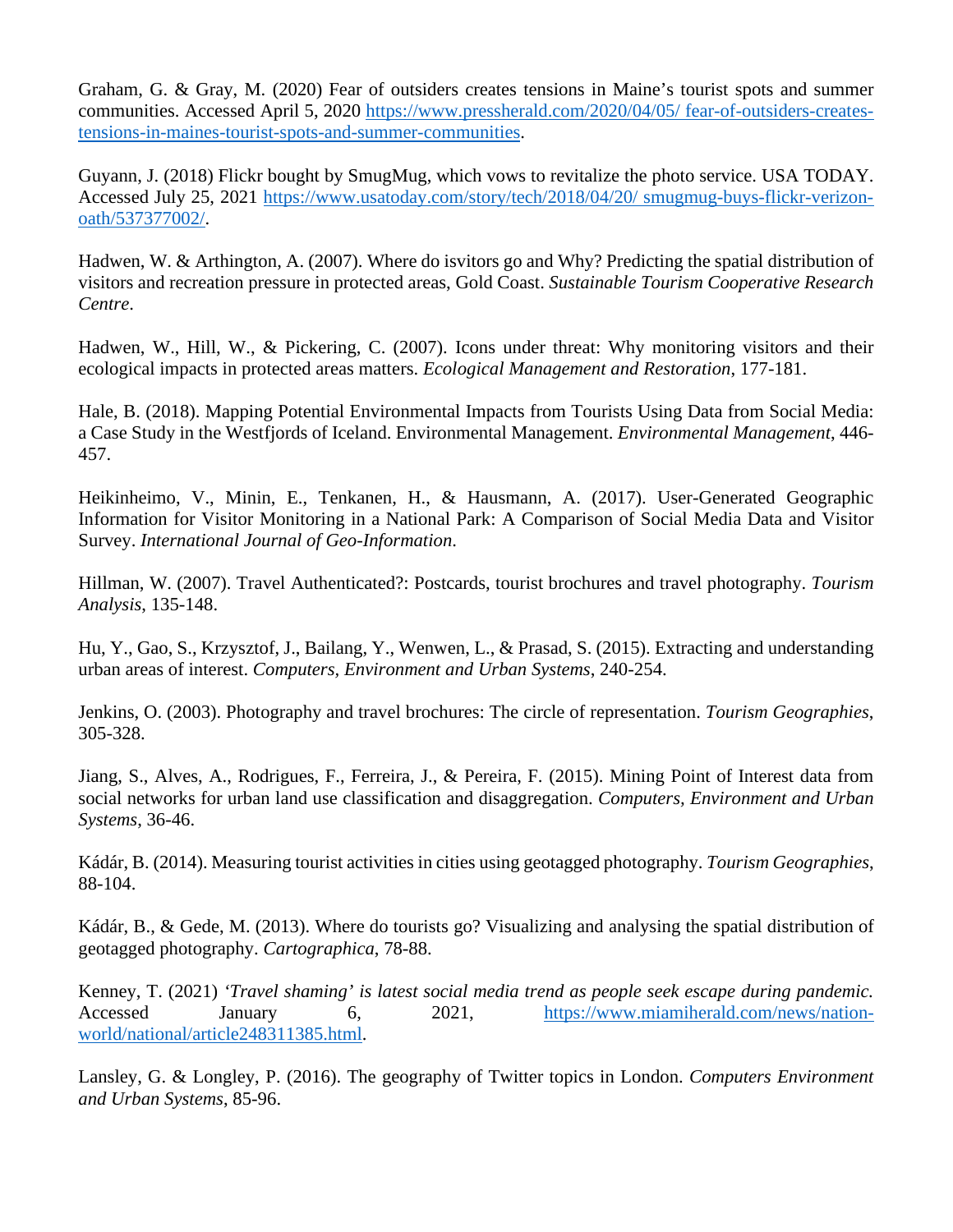Larsen, J. (2006). Geographies of tourist photography choreographies and performances. In *Geographies of Communication: The Spatial Turn in Media Studies,* 241-258.

Levin, N., Kark., S., & Crandall, D. (2015). Where have all the people gone? Enhancing global conservation using night lights and social media. *Ecological Applications*, 2153-2167.

Li, D., Zhou, X., & Wang, M. (2018). Analyzing and visualizing the spatial interactions between tourists and locals: A Flickr study in ten US cities. *Cities*, 249-258.

Li, L., Goodchild, M., & Xu, B. (2013). Spatial, temporal, and socioeconomic patterns in the use of Twitter and Flickr. *Cartography and Geographic Information Science*, 61-77.

Liu, Q., Wang, Z., & Ye, X. (2018). Comparing mobility patterns between residents and visitors using geotagged social media data. *Transactions in GIS*, 1372-1389.

Lloyd, A., & Cheshire, J. (2017). Deriving retail centre locations and catchments from geo-tagged Twitter data. *Computers, Environment and Urban Systems*, 108-118.

Lo, I., Cheung, L., & Law, C. (2011). Tourism and online photography. *Tourism Management*, 725-731.

Maine Office of Tourism (2020). *Maine Office of Tourism Visitor Tracking Research 2019 Annual Report.* Augusta: Maine Office of Tourism.

Nov, O. & Ye, C. (2010). Why do people tag? Motivations for photo tagging. *Communications of the ACM, July*.

Owuor, I. & Hochmair, H. (2020) An overview of social media apps and their potential role in geospatial research. *International Journal of Geo-Information*, 9(9), 526.

Riungu, G., Peterson, B., Becco, J., & Brown, G. (2019). Understanding visitors' spatial behavior: a review of spatial applications in parks. *Tourism Geographies*, 1-25.

Rogers, L. (2021) *When Should We Stop Shaming Influencers for Traveling During COVID?* Accessed Febraury 5, 2021 [https://www.insidehook.com/article/travel/should-we-stop-shaming-influencers.](https://www.insidehook.com/article/travel/should-we-stop-shaming-influencers)

Runge, C., Daigle, R., & Hausner, V. (2020) Quantifying tourism booms and the increasing footprint in the Arctic with social media data*. PloS one*, 15(1): e0227189. [https://doi.org/10.1371/journal.pone.0227189.](https://doi.org/10.1371/journal.pone.0227189)

Smith, C. (2021). Flickr Statistics, User Counts and Facts (2021). Accessed July 25, 2021 [https://expandedramblings.com/index.php/flickr-stats/.](https://expandedramblings.com/index.php/flickr-stats/)

Snow, B. (2020) *Here's Something Else to Worry About When You Travel.* Accessed September 18, 2020 [https://www.fodors.com/news/coronavirus/heres-something-else-to-worry-about-when-you-travel.](https://www.fodors.com/news/coronavirus/heres-something-else-to-worry-about-when-you-travel)

Spalding, M., Burke, L., Wood, S., Ashpole, J., Hutchison, J., & Ermgassen, P. (2017). Mapping the global value and distribution of coral reef tourism. *Marine Policy*, 104-113.